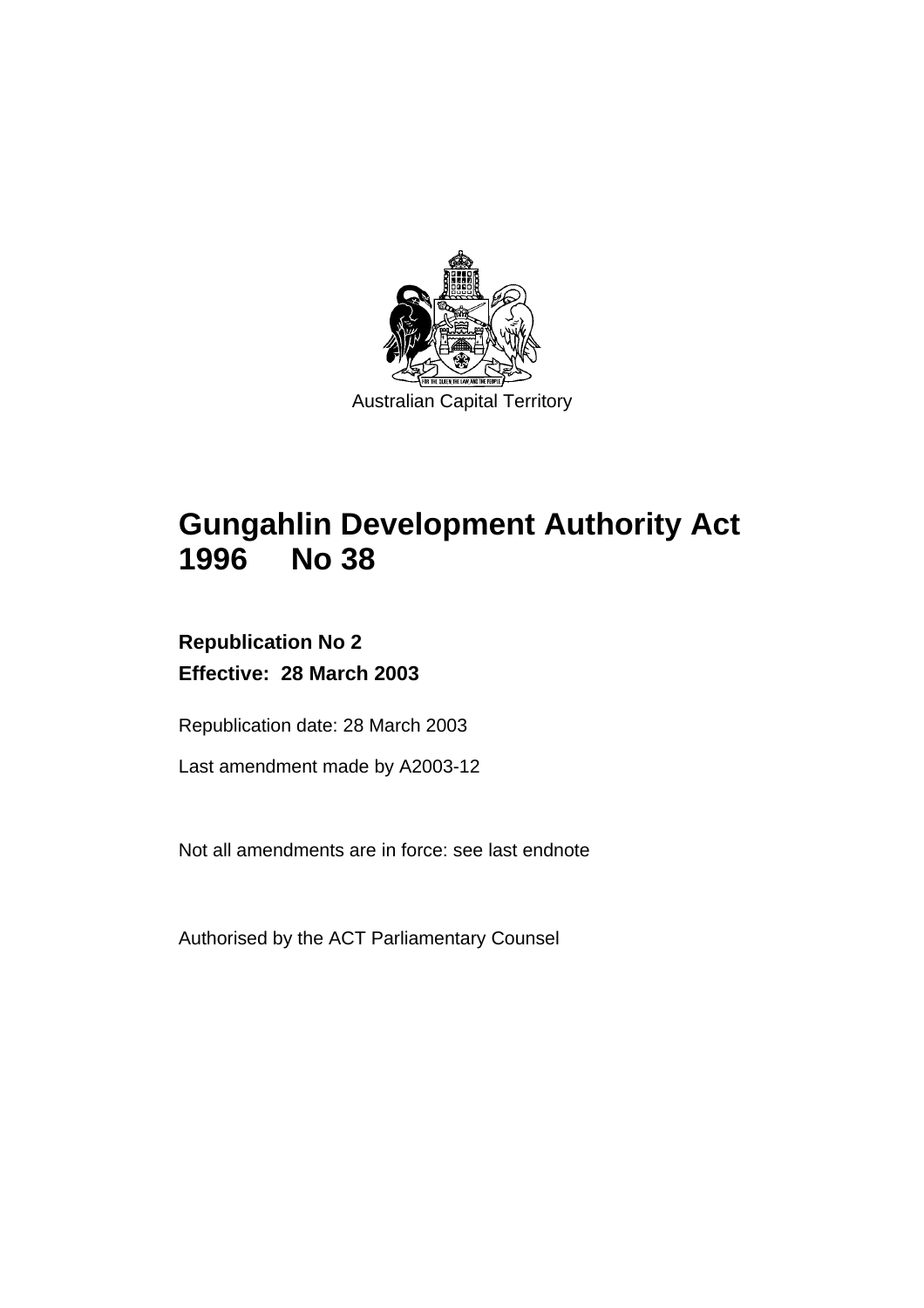#### **About this republication**

#### **The republished law**

This is a republication of the *Gungahlin Development Authority Act 1996* (including any amendment made under the *Legislation Act 2001*, part 11.3 (Editorial changes)) as in force on 28 March 2003*.* It also includes any amendment, repeal or expiry affecting the republished law to 28 March 2003.

The legislation history and amendment history of the republished law are set out in endnotes 3 and 4.

#### **Kinds of republications**

The Parliamentary Counsel's Office prepares 2 kinds of republications of ACT laws (see the ACT legislation register at www.legislation.act.gov.au):

- authorised republications to which the *Legislation Act 2001* applies
- unauthorised republications.

The status of this republication appears on the bottom of each page.

#### **Editorial changes**

The *Legislation Act 2001*, part 11.3 authorises the Parliamentary Counsel to make editorial amendments and other changes of a formal nature when preparing a law for republication. Editorial changes do not change the effect of the law, but have effect as if they had been made by an Act commencing on the republication date (see *Legislation Act 2001*, s 115 and s 117). The changes are made if the Parliamentary Counsel considers they are desirable to bring the law into line, or more closely into line, with current legislative drafting practice.

This republication does not include amendments made under part 11.3 (see endnote 1).

#### **Uncommenced provisions and amendments**

If a provision of the republished law has not commenced or is affected by an uncommenced amendment, the symbol  $|\mathbf{U}|$  appears immediately before the provision heading. The text of the uncommenced provision or amendment appears only in the last endnote.

#### **Modifications**

If a provision of the republished law is affected by a current modification, the symbol  $\mathbf{M}$ appears immediately before the provision heading. The text of the modifying provision appears in the endnotes. For the legal status of modifications, see *Legislation Act 2001*, section 95.

#### **Penalties**

The value of a penalty unit for an offence against this republished law at the republication date is—

- (a) if the person charged is an individual—\$100; or
- (b) if the person charged is a corporation—\$500.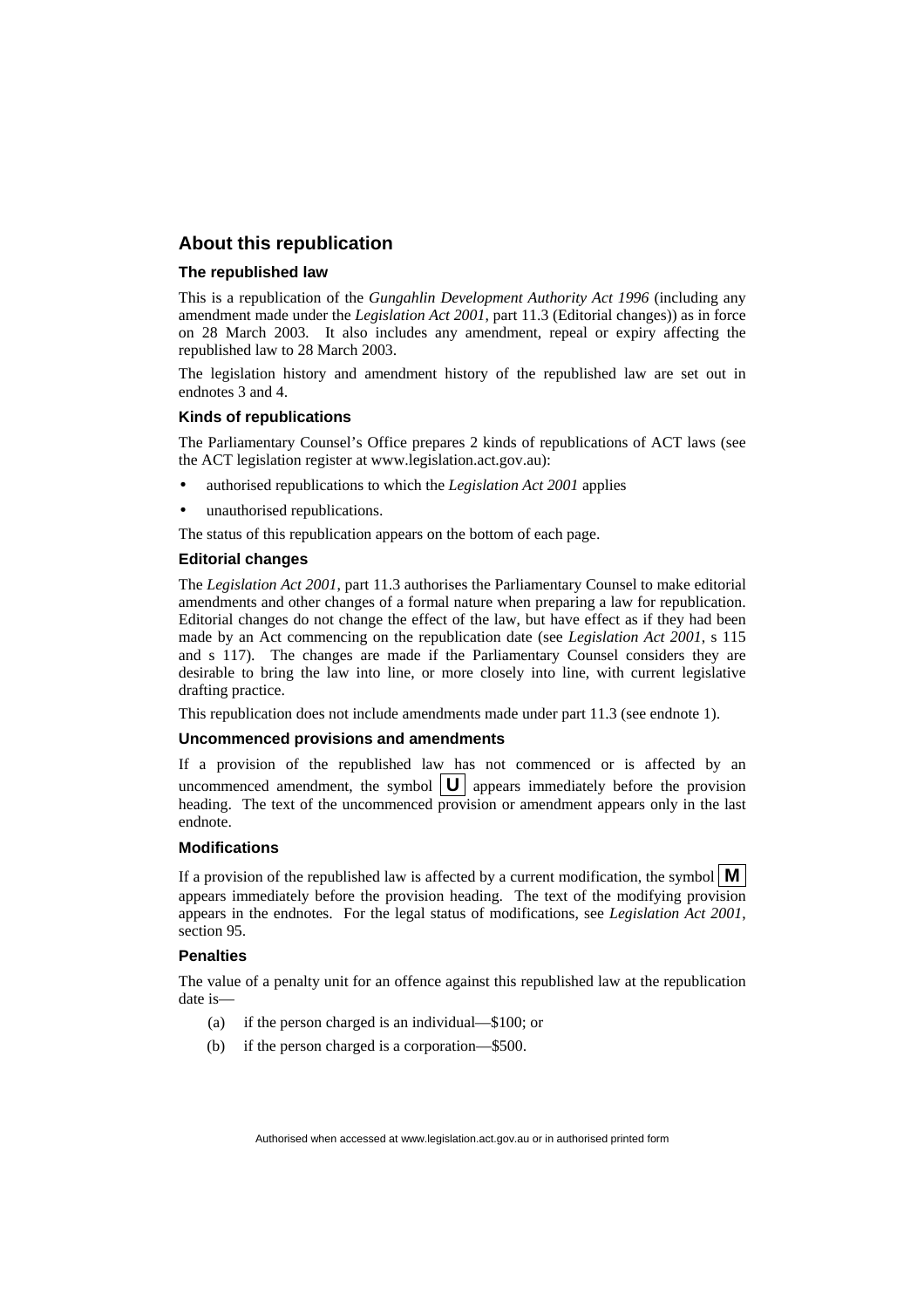

# **Gungahlin Development Authority Act 1996**

# **Contents**

|                            |                                            | Page                     |
|----------------------------|--------------------------------------------|--------------------------|
|                            |                                            |                          |
| Part 1                     | <b>Preliminary</b>                         |                          |
| 1                          | Name of Act                                | 2                        |
| 3                          | Definitions for Act                        | 2                        |
| 4                          | Development area                           | 2                        |
| Part 2                     | <b>Gungahlin development authority</b>     |                          |
| <b>Division 2.1</b>        | <b>Establishment, functions and powers</b> |                          |
| 5                          | Establishment                              | 3                        |
| 6                          | Principal object of the authority          | 3                        |
| 7                          | <b>Functions</b>                           | $\overline{\mathcal{A}}$ |
| R <sub>2</sub><br>28/03/03 | Gungahlin Development Authority Act 1996   | contents 1               |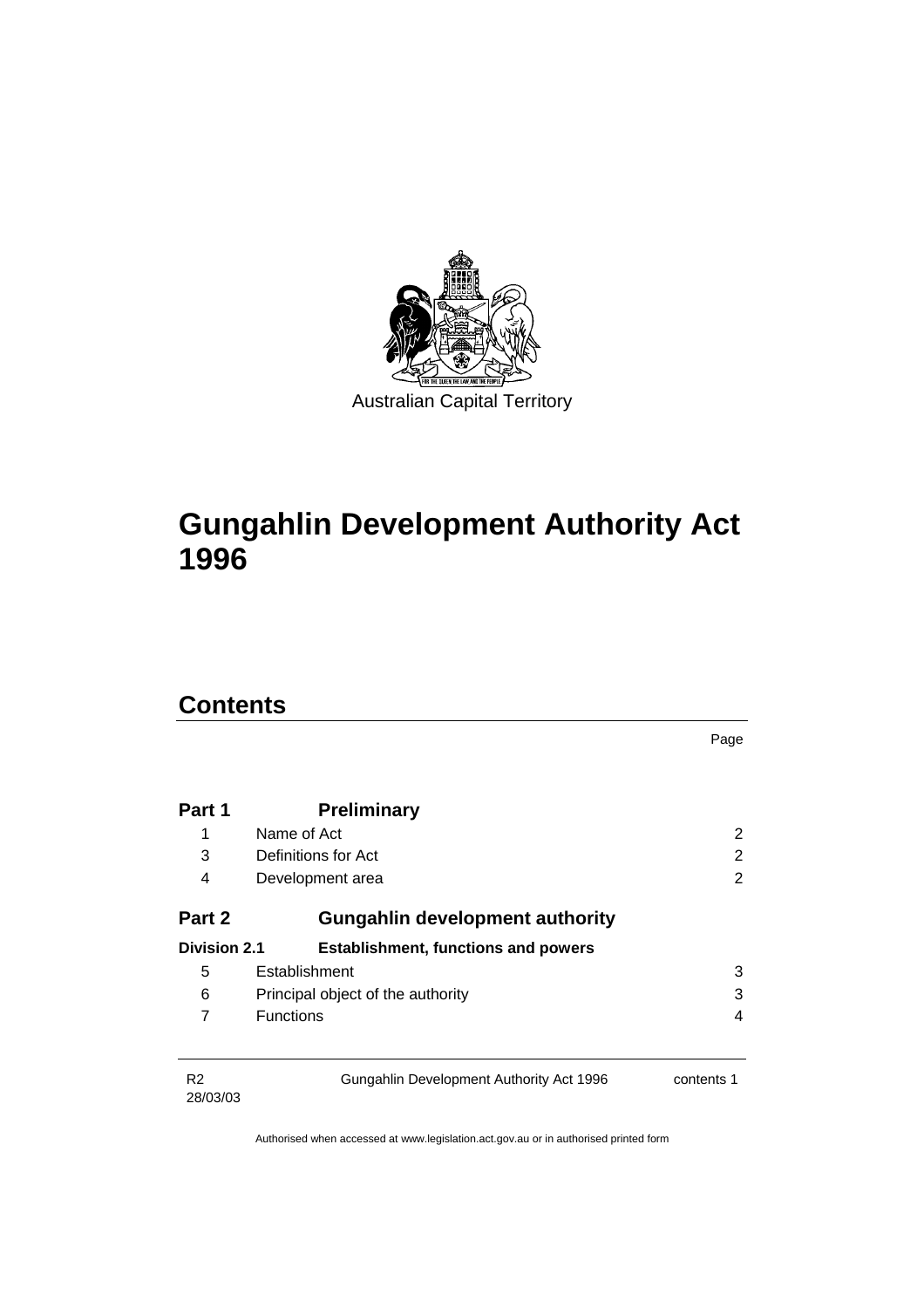| Contents |
|----------|
|----------|

|                     |                                                   | Page              |
|---------------------|---------------------------------------------------|-------------------|
| 8                   | Powers                                            | 5                 |
| 9                   | Limitations on formation of companies etc         | 6                 |
| 10                  | Limitations on participation in joint ventures    | 8                 |
| 11                  | <b>Ministerial directions</b>                     | 10                |
| 12                  | Compliance with Territory plan                    | 10                |
| <b>Division 2.2</b> | <b>Constitution and meetings</b>                  |                   |
| 13                  | Meaning of <i>member</i> in div 2.2               | 10                |
| 14                  | Membership                                        | 10                |
| 15                  | Term of office                                    | 11                |
| 16                  | Chairperson and deputy chairperson                | 12.               |
| 17                  | Leave of absence                                  | $12 \overline{ }$ |
| 18                  | Disclosure of interests                           | $12 \overline{ }$ |
| 19                  | Resignation                                       | 13                |
| 20                  | Acting members                                    | 13                |
| 21                  | Termination of appointment                        | 13                |
| 22                  | Meetings                                          | 14                |
| 23                  | Procedure at meetings                             | 14                |
| 24                  | Quorum                                            | 15                |
| Part 3              | Chief executive officer, staff and<br>consultants |                   |
|                     |                                                   |                   |
| <b>Division 3.1</b> |                                                   |                   |
|                     | <b>Chief executive officer</b>                    |                   |
| 25                  | Appointment                                       | 16                |
| 26                  | Leave of absence                                  | 16                |
| 27                  | Disclosure of interests                           | 16                |
| 28                  | Resignation                                       | 17                |
| 29<br>30            | Termination of appointment                        | 17<br>17          |
| <b>Division 3.2</b> | Acting chief executive officer                    |                   |
|                     | <b>Staff and consultants</b>                      |                   |
| 31<br>32            | Staff<br>Consultants                              | 18<br>18          |
|                     |                                                   |                   |
| Part 4              | <b>Financial management</b>                       |                   |
| 33                  | Proceeds of grant of leases                       | 19                |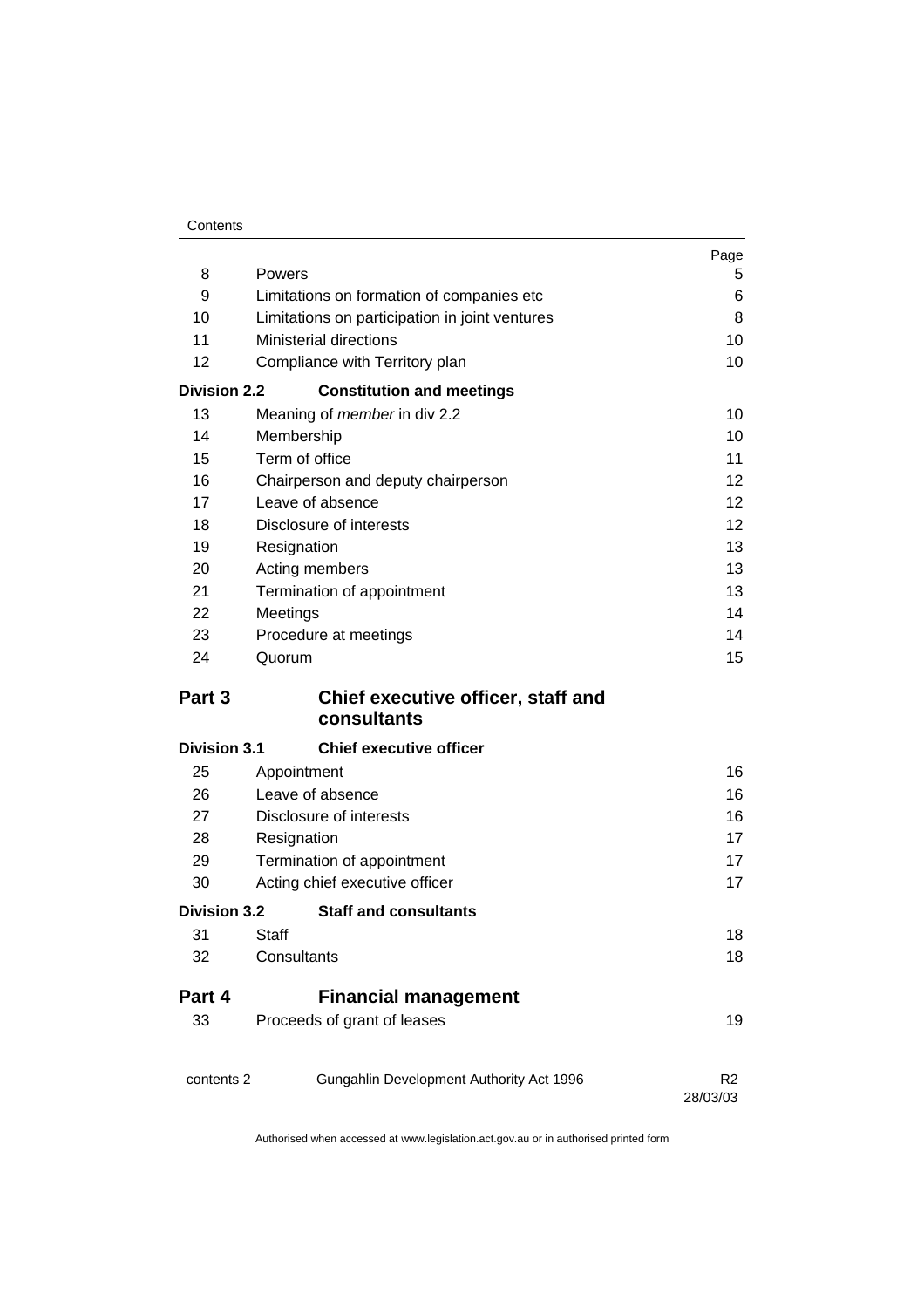|                 |                                             | Contents |
|-----------------|---------------------------------------------|----------|
|                 |                                             | Page     |
| 34              | Payment of funds to Territory               | 19       |
| 36              | Copy of statement of intent                 | 20       |
| Part 5          | <b>Miscellaneous</b>                        |          |
| 37              | Delegations and authorisations              | 21       |
| 38              | Information to be included in annual report | 21       |
| 39              | Quarterly reports                           | 22       |
| 40              | Review of Act                               | 22       |
| 41              | Regulation-making power                     | 22       |
| <b>Endnotes</b> |                                             |          |
| 1               | About the endnotes                          | 23       |
| $\overline{2}$  | Abbreviation key                            | 23       |
| 3               | Legislation history                         | 24       |
| 4               | Amendment history                           | 24       |

 5 Earlier republications 25 6 Uncommenced amendments 26

R2 28/03/03 Gungahlin Development Authority Act 1996 contents 3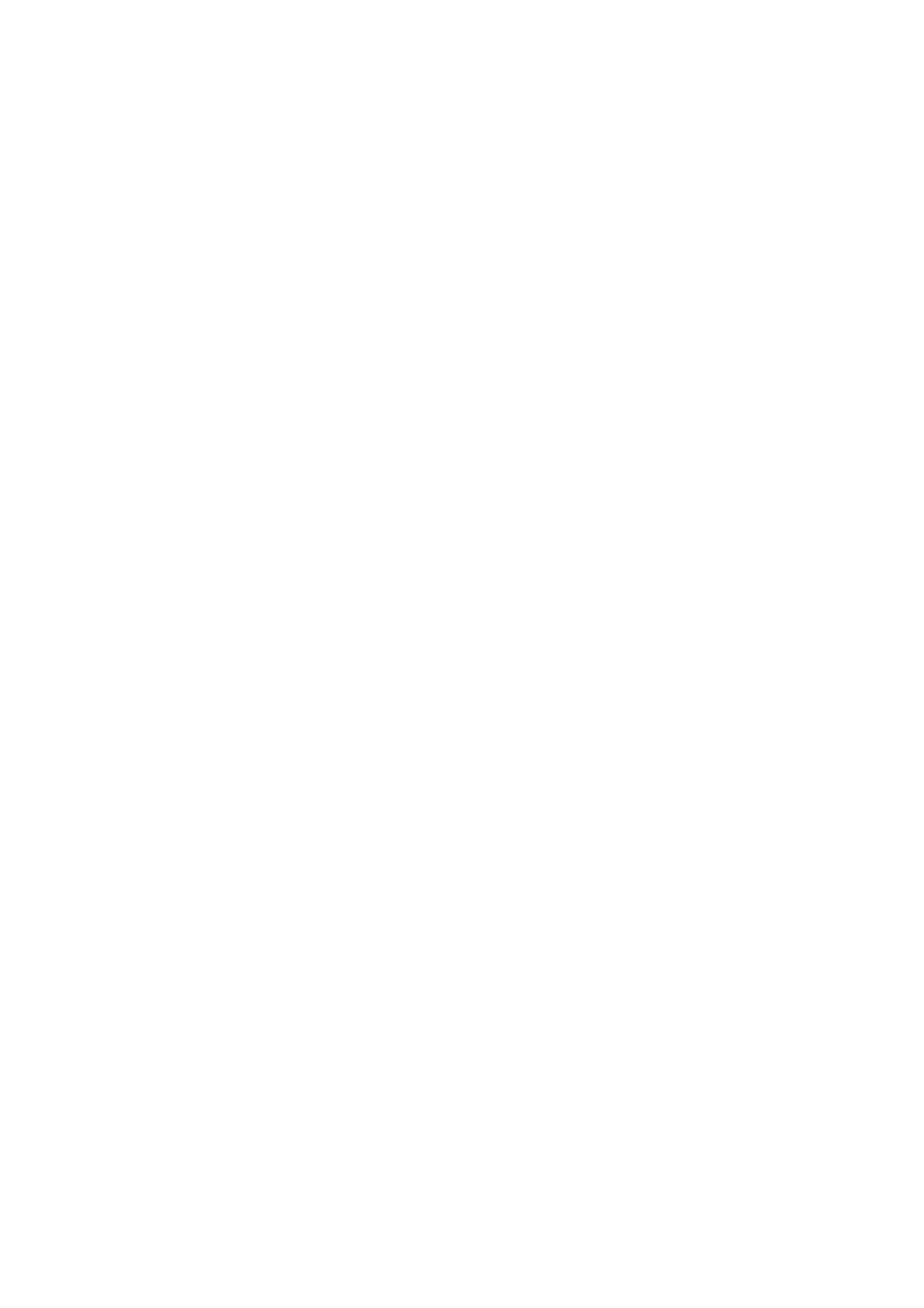

# **Gungahlin Development Authority Act 1996**

An Act to provide for the development of the Gungahlin central area

R2 28/03/03 Gungahlin Development Authority Act 1996 **page 1**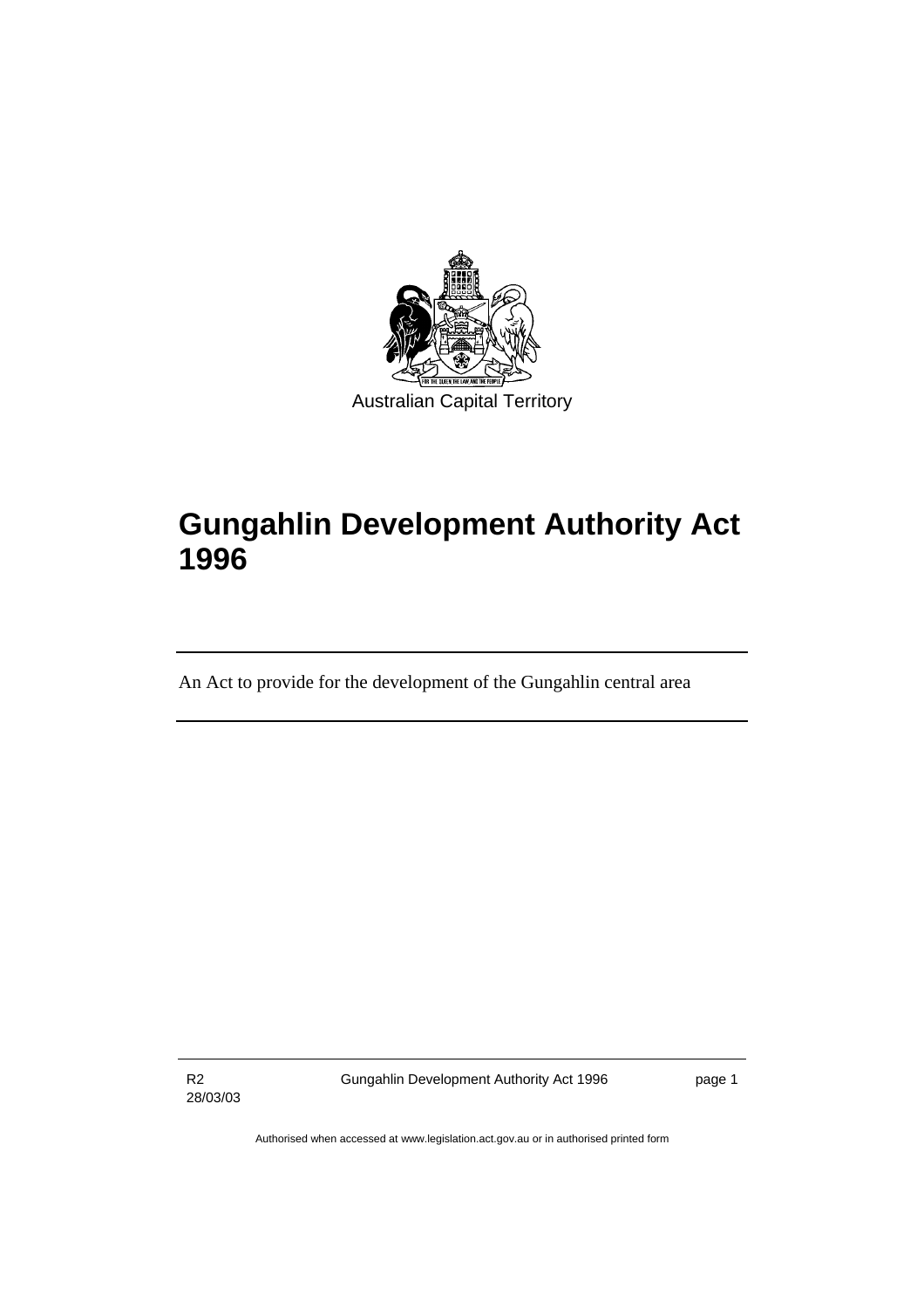#### **Part 1** Preliminary

Section 1

# **Part 1** Preliminary

### **1 Name of Act**

This Act is the *Gungahlin Development Authority Act 1996*.

### **3 Definitions for Act**

In this Act:

*Note* A definition applies except so far as the contrary intention appears (see *Legislation Act 2001*, s 155).

*authority* means the Gungahlin Development Authority established by section 5.

*development area* means the area from time to time declared as the Gungahlin development area under section 4.

*Gungahlin central area* means the area referred to as the Gungahlin Town Centre and Central Area in the Territory plan.

*Territory plan* means the Territory plan as in effect from time to time under the *Land (Planning and Environment) Act 1991*.

#### **4 Development area**

- (1) The Minister may, in writing, declare an area within the Gungahlin central area to be the Gungahlin development area.
	- *Note* Power given under an Act to make a statutory instrument (including a declaration) includes power to amend or repeal the instrument (see *Legislation Act 2001*, s 46 (1)).
- (2) A declaration is a notifiable instrument.
	- *Note 1* A notifiable instrument must be notified under the *Legislation Act 2001*.
	- *Note 2* An amendment or repeal of a declaration is also a notifiable instrument (see *Legislation Act 2001*, s 46 (2)).

page 2 Gungahlin Development Authority Act 1996 R2

28/03/03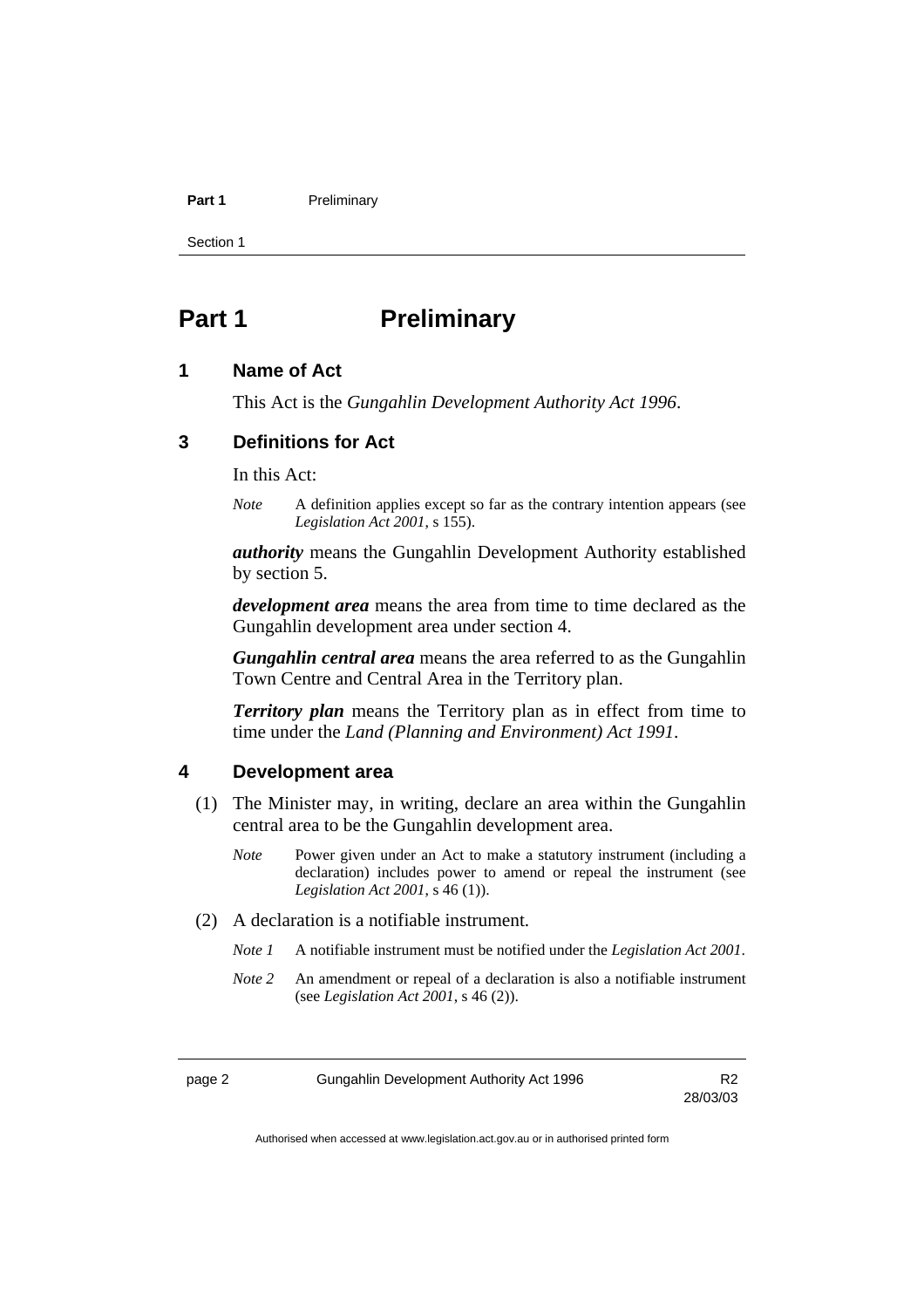# **Part 2 Gungahlin development authority**

# **Division 2.1 Establishment, functions and powers**

## **5 Establishment**

- (1) There is hereby established an authority by the name of the Gungahlin Development Authority.
- (2) The authority—
	- (a) is a body corporate with perpetual succession; and
	- (b) shall have a common seal; and
	- (c) may acquire, hold and dispose of real and personal property; and
	- (d) may sue and be sued in its corporate name.
- (3) The common seal of the authority shall be kept in the custody that the authority directs and shall not be used except as authorised by the authority.
- (4) All courts, judges and persons acting judicially shall take judicial notice of the common seal of the authority attached to a document and shall presume that it was duly attached.

# **6 Principal object of the authority**

The principal object of the authority is to ensure that the Gungahlin central area is developed in accordance with the principles and policies for that area set out in the Territory plan to provide for the social and economic needs of the community.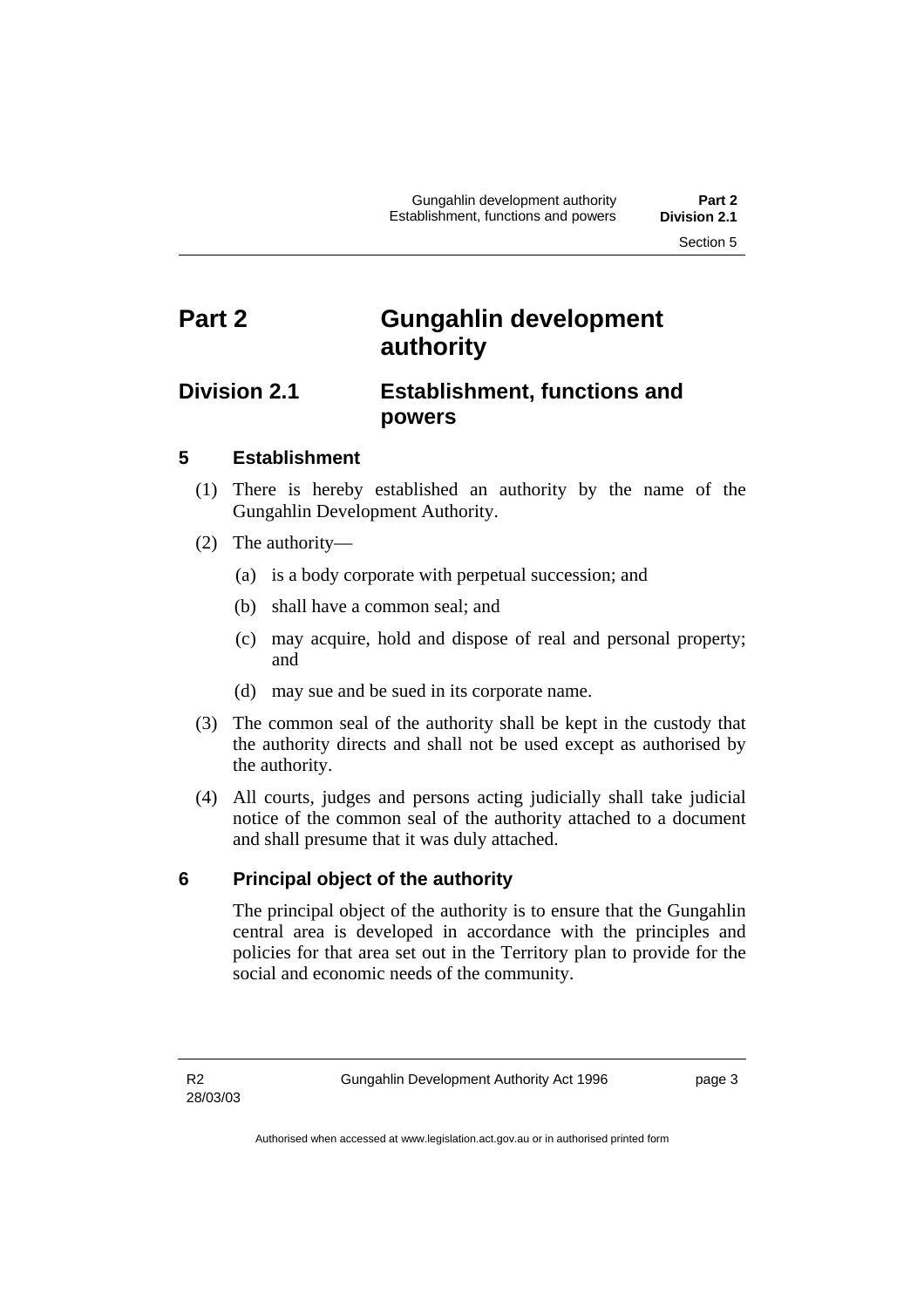# **U 7 Functions**

- (1) The functions of the authority are—
	- (a) to be an agency for the provision, development and management, on behalf of the Territory, of land in the Gungahlin Central Area; and
	- (b) to undertake, promote and coordinate the development of land in the Gungahlin Central Area; and
	- (c) to exercise the functions on behalf of the Executive that it is authorised to exercise by a Territory law or by an instrument; and
	- (d) if appropriate for the purpose of discharging its other functions, to construct buildings, structures and facilities (including community facilities) and to manage and maintain them, or to participate in such construction, management or maintenance; and
	- (e) to act as a concurring authority for controlled activities for the *Land (Planning and Environment) Act 1991* and as an advisory body in relation to implementation plans for the *Buildings (Design and Siting) Act 1964*.
- (2) The authority shall exercise its functions—
	- (a) in a way that is consistent with the social and economic needs of the ACT; and
	- (b) in accordance with prudent commercial principles; and
	- (c) in consultation with residents of the ACT and, in particular, of Gungahlin; and
	- (d) in a way that exhibits a sense of social responsibility by having regard to the interests of the community in which it operates; and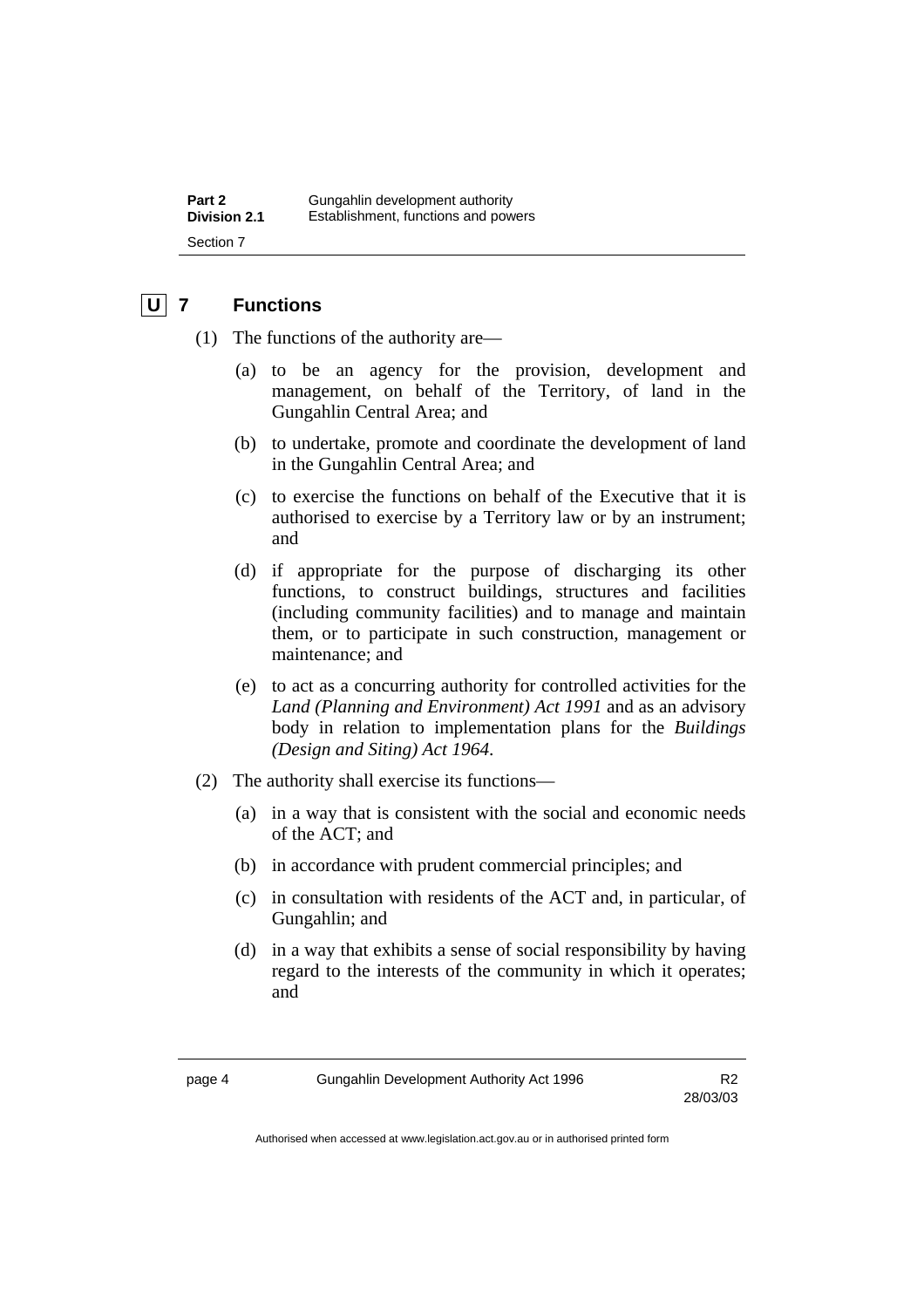| Gungahlin development authority     | Part 2              |
|-------------------------------------|---------------------|
| Establishment, functions and powers | <b>Division 2.1</b> |
|                                     | Section 8           |

- (e) if its activities affect the environment—in compliance with the principles of ecologically sustainable development.
- (3) For subsection (2) (e), ecologically sustainable development is to be taken to require the effective integration of economic and environmental considerations in decision-making processes and to be achievable through implementation of the following principles:
	- (a) the precautionary principle, namely, that if there is a threat of serious or irreversible environmental damage, a lack of full scientific certainty should not be used as a reason for postponing measures to prevent environmental degradation;
	- (b) the inter-generational equity principle, namely, that the present generation should ensure that the health, diversity and productivity of the environment is maintained or enhanced for the benefit of future generations;
	- (c) conservation of biological diversity and ecological integrity;
	- (d) improved valuation and pricing of environmental resources.

### **8 Powers**

- (1) The authority has power to do all things necessary and convenient to be done in connection with the performance of its functions.
- (2) Without limiting subsection (1) or of any other power given to the authority by this or any other Act, the authority may—
	- (a) in accordance with any authorisation of the Executive, grant leases of land on its behalf; and
	- (b) hold leases of, or any other interest in, land; and
	- (c) construct roads, lanes, footpaths and passageways; and
	- (d) carry out any works and operations deemed necessary for the purpose of rendering land suitable for professional, commercial, industrial, residential or community purposes; and
	- (e) occupy and use any land or building; and

Gungahlin Development Authority Act 1996 **page 5**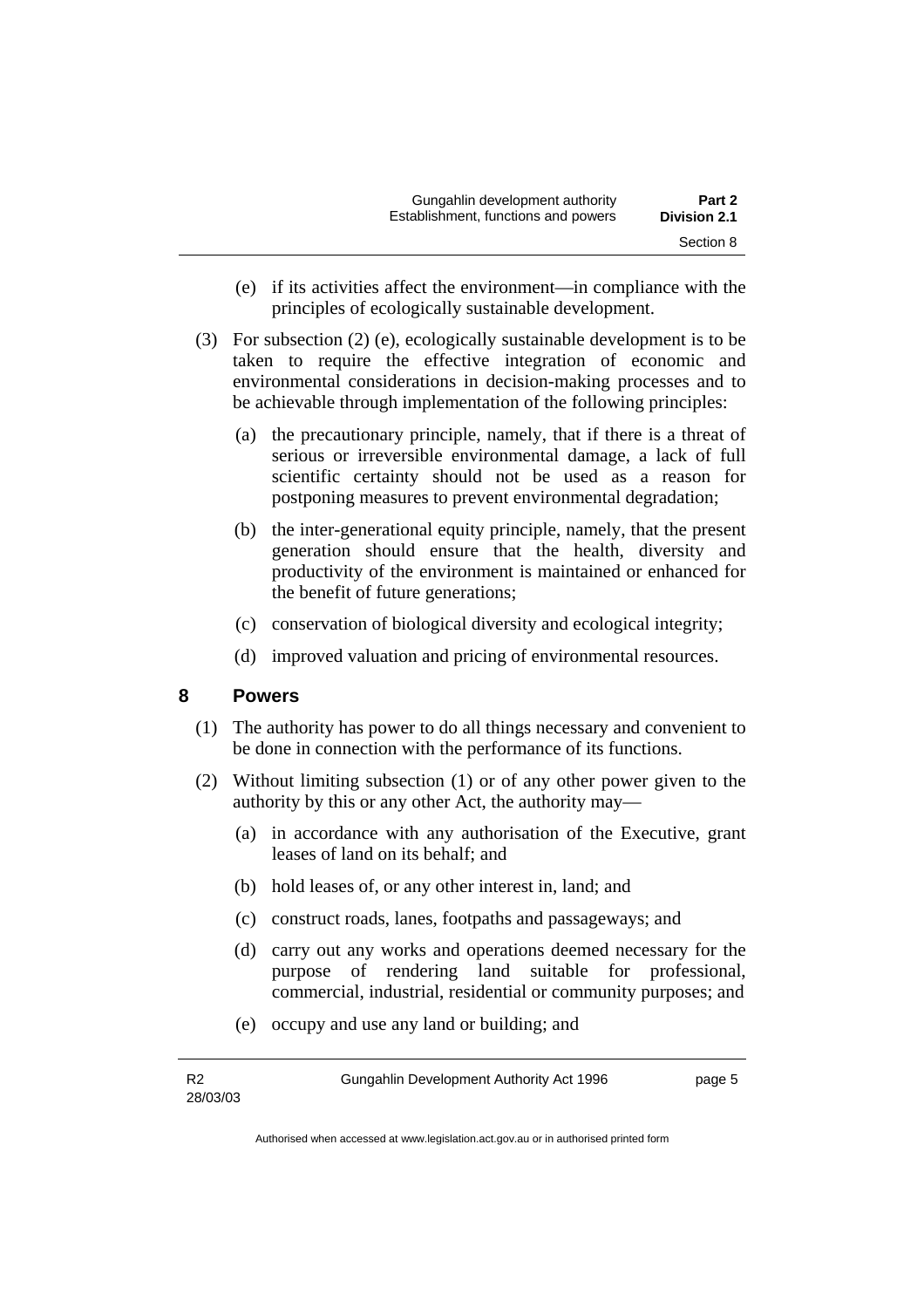| Part 2              | Gungahlin development authority     |
|---------------------|-------------------------------------|
| <b>Division 2.1</b> | Establishment, functions and powers |
| Section 9           |                                     |

- (f) erect, alter, repair or renovate buildings; and
- (g) maintain and manage land, buildings, structures, works or other property; and
- (h) make charges for work done or services rendered; and
- (i) form, or participate in the formation of, companies, enter into partnerships or participate in joint ventures; and
- (j) enter into any other contract or arrangement with any person for the doing of anything that the authority is authorised to do under this or any other Act; and
- (k) subscribe for or purchase shares in, or debentures or other securities of, companies; and
- (l) act as agent for other persons; and
- (m) appoint agents or attorneys.
- (3) The power of the authority to grant leases referred to in subsection (2) (a) includes the power to grant leases to itself.

#### **9 Limitations on formation of companies etc**

- (1) The authority shall not, without the written approval of the Minister—
	- (a) subscribe for or purchase shares in, or debentures or other securities of, a company; or
	- (b) form, or participate in the formation of, a company that would, on its formation, be a subsidiary of the authority.
- (2) Any approval under subsection (1)—
	- (a) shall relate only to a particular company or proposed company; and
	- (b) may be given subject to specified conditions and restrictions.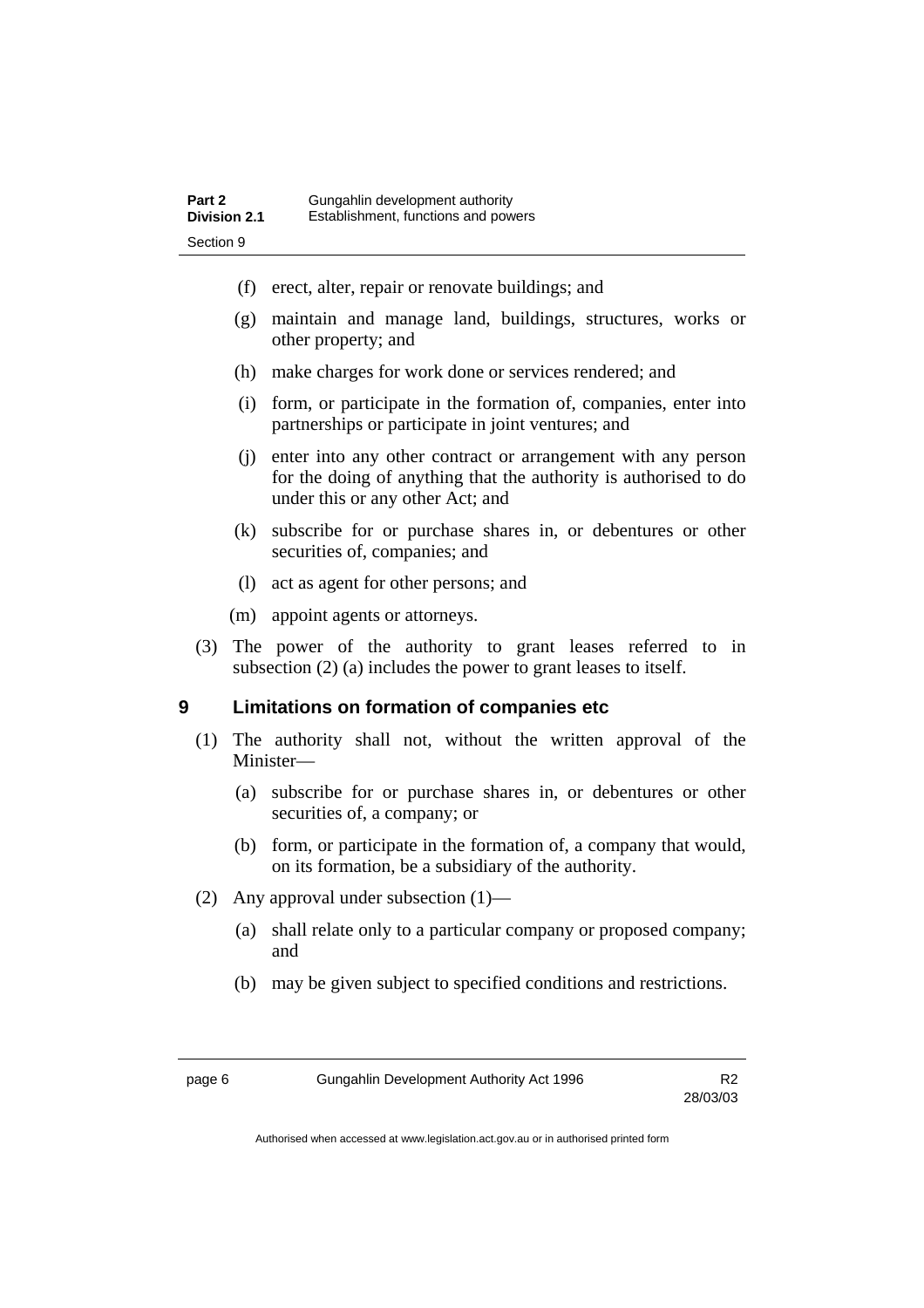| Gungahlin development authority     | Part 2              |
|-------------------------------------|---------------------|
| Establishment, functions and powers | <b>Division 2.1</b> |
|                                     | Section 9           |

- (3) If the authority subscribes for or purchases shares in, or debentures or other securities of, a company or participates in, forms or is interested in a company, the Minister shall—
	- (a) prepare a statement setting out particulars of, and the reasons for, the subscription or purchase or the participation, formation or interest; and
	- (b) present a copy of the statement to the Legislative Assembly within 15 sitting days after—
		- (i) subject to subparagraph (ii), the subscription or purchase or the participation, formation or interest takes place; or
		- (ii) if the Minister is of the opinion that the disclosure of the subscription or purchase or the participation, formation or interest would adversely affect the commercial interests of the authority—the Minister ceases to be of that opinion.
- (4) Before presenting a copy of a statement to the Legislative Assembly, the Minister may delete from the statement any part dealing with commercially sensitive information but, if he or she does so, he or she shall present to the Legislative Assembly, at the same time as he or she presents the statement, a further statement setting out the general nature of the material deleted and the reason for the deletion.
- (5) If the authority holds a controlling interest in a company, it shall endeavour to ensure that—
	- (a) the auditor-general is appointed auditor for the company; and
	- (b) that the company does not do anything that the authority itself is not empowered to do.
- (6) Without limiting subsection (5) (b), the authority shall endeavour to ensure that a company in which it holds a controlling interest does not—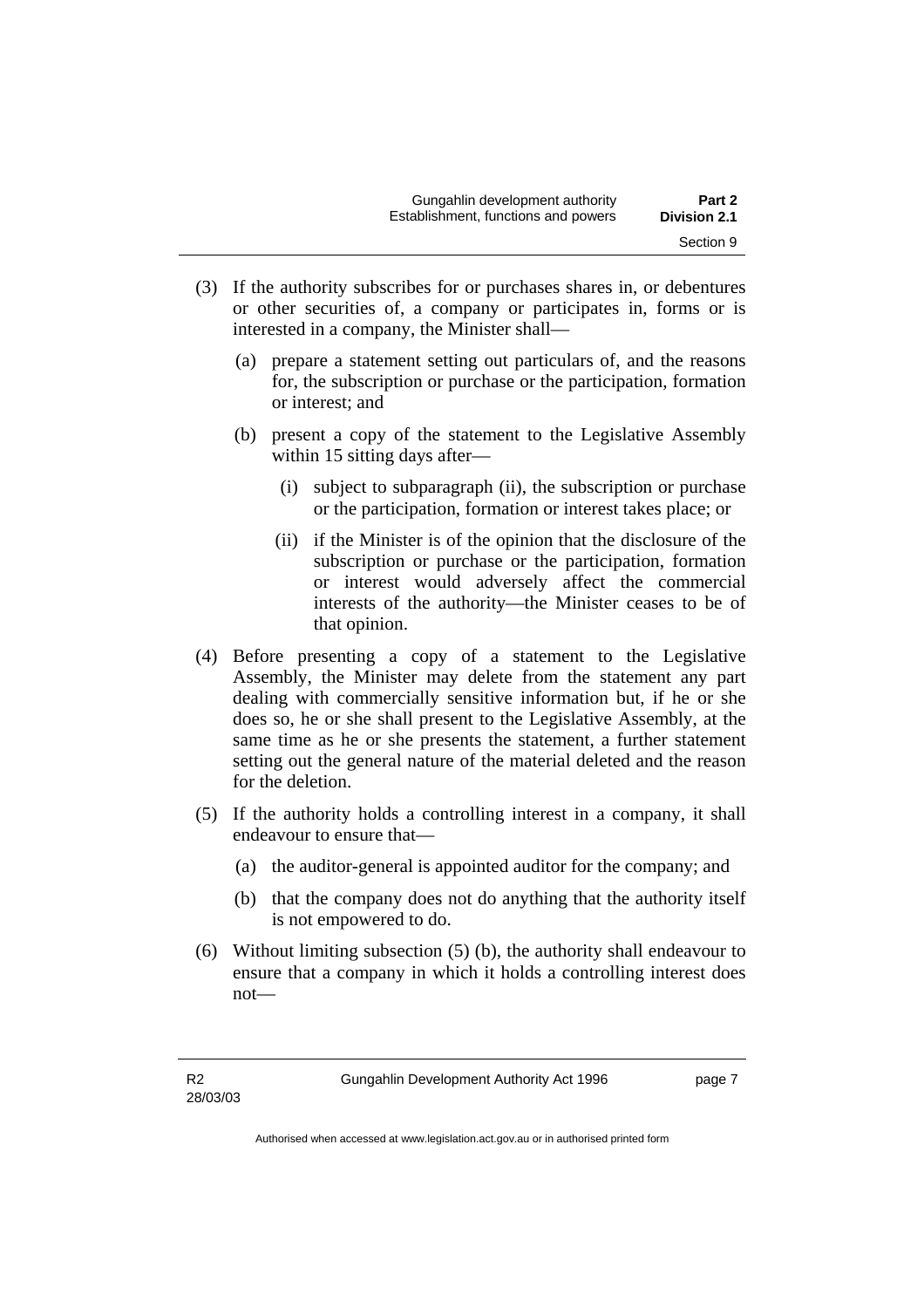- (a) borrow money otherwise than from the Territory or Commonwealth; or
- (b) raise money otherwise than by borrowing;

except—

- (c) with the written approval of the Minister for the time being administering the *Financial Management Act 1996*; and
- (d) on terms and conditions that are specified in, or consistent with, the approval.
- (7) Subsection (6) applies to a borrowing or raising of money whether the money is borrowed or raised by dealing in securities or otherwise, and whether or not the money is borrowed or raised, in whole or in part, in a currency other than Australian currency.
- (8) An approval under subsection (6) may be given in relation to a particular transaction or class of transactions.
- (9) For subsection (6)—
	- (a) the issue by a company of an instrument acknowledging a debt in consideration of the payment or deposit of money or of the provision of credit; or
	- (b) the obtaining of credit by the company;

shall, to the extent of the amount of that money or of that credit be deemed to be a borrowing by that company.

 (10) Section 6 (b) does not apply to a raising of money if that money is raised by way of bona fide payment for services rendered.

# **10 Limitations on participation in joint ventures**

- (1) The authority shall not, without the written approval of the Minister, participate in a joint venture.
- (2) An approval under subsection (1)—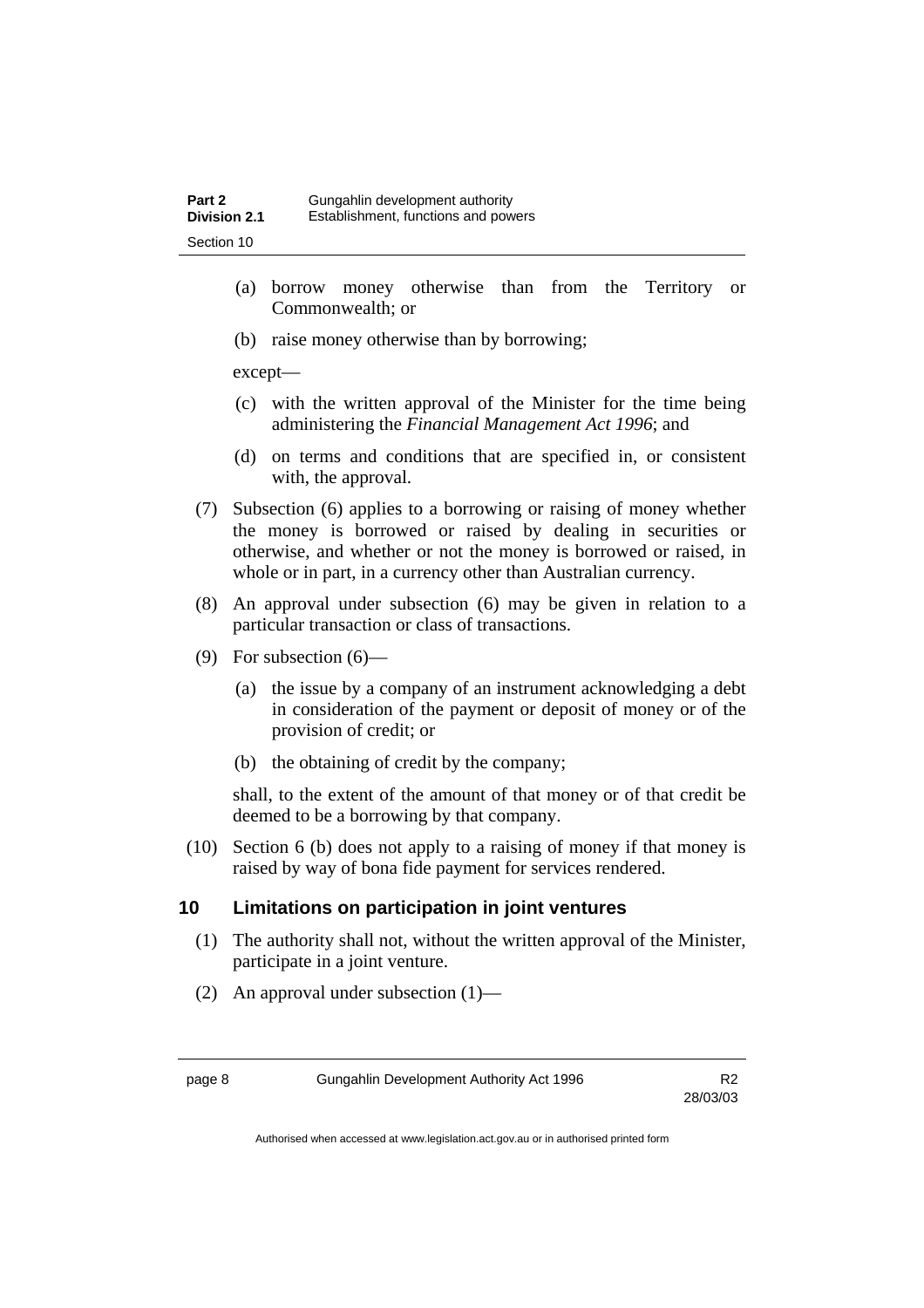- (a) may be of general application or may relate to a particular proposed joint venture; and
- (b) may be given subject to specified conditions and restrictions.
- (3) If the authority enters into an agreement for a joint venture, the Minister shall—
	- (a) prepare a statement setting out particulars of, and the reasons for, the joint venture; and
	- (b) present a copy of the statement to the Legislative Assembly within 15 sitting days after—
		- (i) subject to subparagraph (ii), the agreement is entered into; or
		- (ii) if the Minister is of the opinion that the disclosure of the joint venture would adversely affect the commercial interests of the authority—the Minister ceases to be of that opinion.
- (4) Before presenting a copy of a statement before the Legislative Assembly, the Minister may delete from the statement any part dealing with commercially sensitive information but, if he or she does so, he or she shall present to the Legislative Assembly, at the same time as he or she presents the statement, a further statement setting out the general nature of the material deleted and the reason for the deletion.
- (5) If the authority is able to control the things done by a joint venture in which it is a participant, it shall endeavour to ensure that—
	- (a) the auditor-general is appointed auditor for the joint venture; and
	- (b) the joint venture does not do anything that the authority itself is not empowered to do.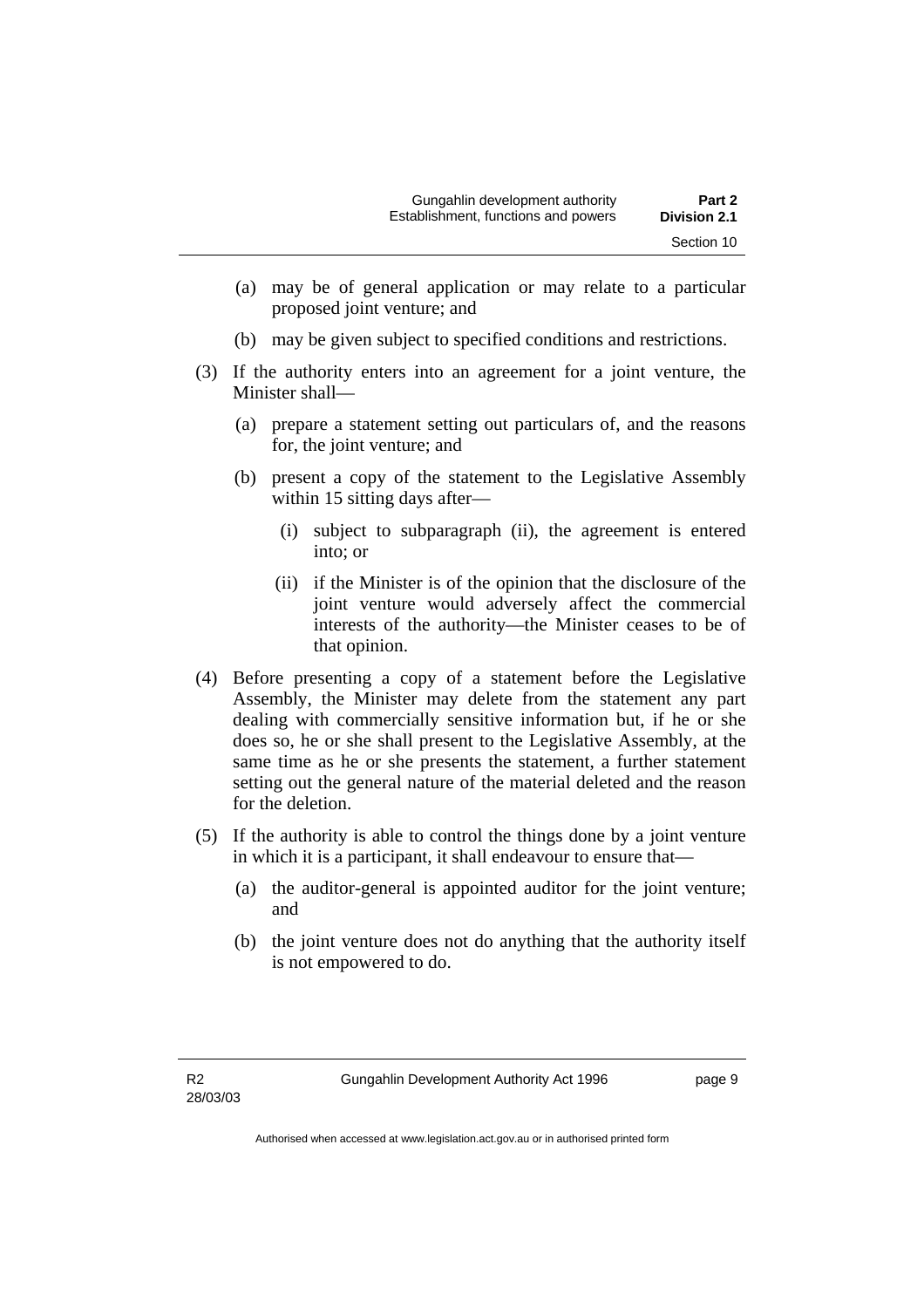| Part 2       | Gungahlin development authority |
|--------------|---------------------------------|
| Division 2.2 | Constitution and meetings       |
| Section 11   |                                 |

## **11 Ministerial directions**

- (1) The Minister may, in writing, give directions to the authority in relation to the exercise of its functions.
- (2) The authority shall comply with a direction given under subsection  $(1)$ .
- (3) The Minister shall present particulars of any direction under subsection (1) to the Legislative Assembly within 5 sitting days of its being given.

## **12 Compliance with Territory plan**

Nothing in this Act shall be taken to permit the authority to do any act, or authorise the doing of any act, that is inconsistent with the Territory plan.

# **Division 2.2 Constitution and meetings**

### **13 Meaning of** *member* **in div 2.2**

In this division:

*member* means—

- (a) a person referred to in section  $14(1)(a)$  to (i); or
- (b) if a person has been appointed to act as a member under section 20—the person.

### **14 Membership**

- (1) The authority shall consist of—
	- (a) a resident of Gungahlin who is familiar with the diversity of interests of residents of Gungahlin, being a person nominated by the Gungahlin Community Council Incorporated; and
	- (b) a resident of Gungahlin who is familiar with the diversity of interests of residents of the ACT; and

28/03/03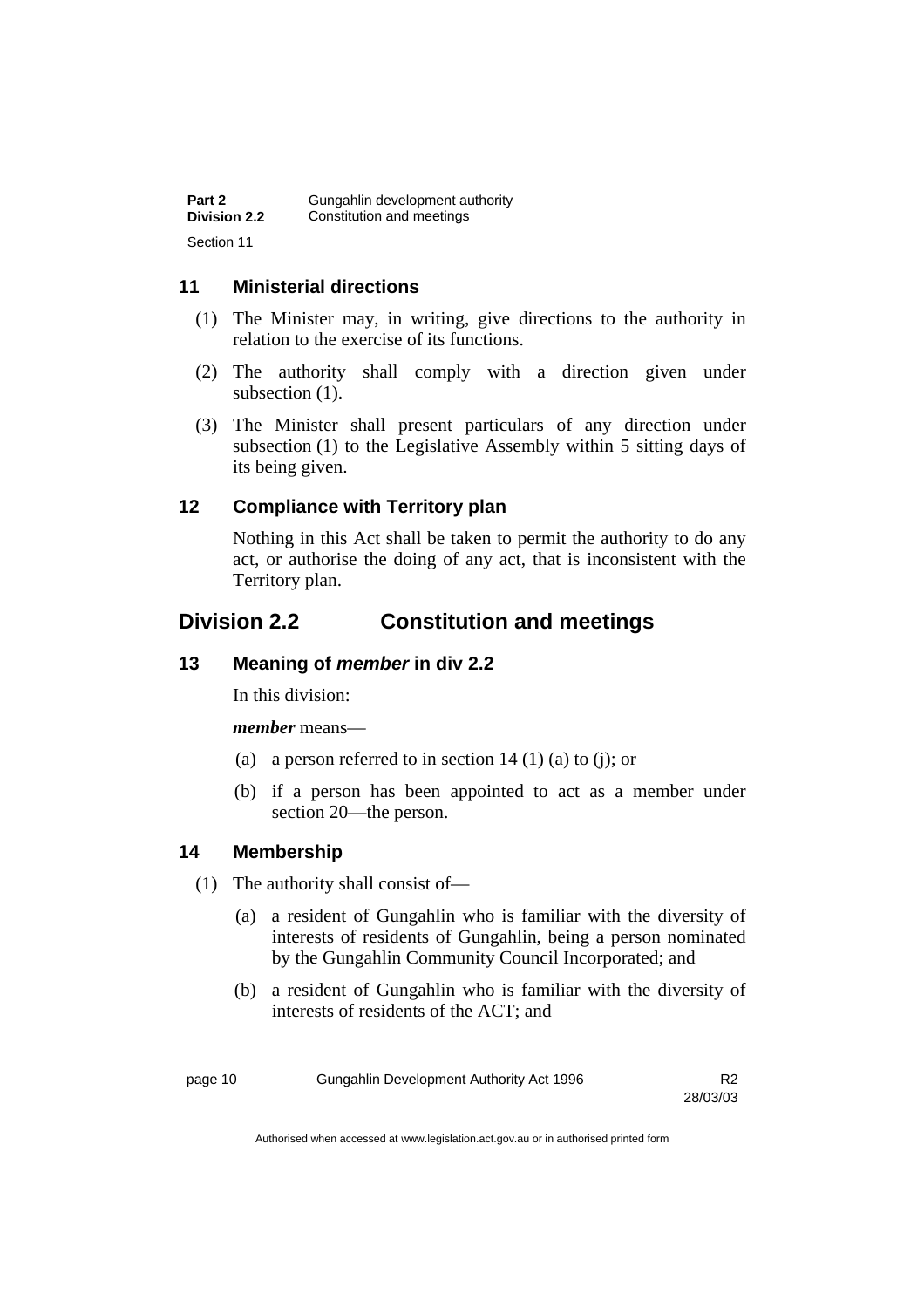- (c) a person with expertise in the property development industry who has no connection with, or any direct or indirect pecuniary interest in, any land, or any activity carried on, in the Gungahlin central area; and
- (d) a person with expertise in the retail trade industry who has no connection with, or any direct or indirect pecuniary interest in, any land, or any activity carried on, in the Gungahlin central area; and
- (e) a person with expertise in the finance industry who has no connection with, or any direct or indirect pecuniary interest in, any land, or any activity carried on, in the Gungahlin central area; and
- (f) a person with expertise in urban planning and design; and
- (g) a person with expertise in environment protection; and
- (h) a person with expertise in the provision of community facilities; and
- (i) a person with expertise relevant to the management and operations of the authority; and
- (j) 2 persons who are performing the duties of an executive office in the public service; and
- (k) the chief executive officer for the authority.
- (2) A member shall be appointed by the Minister in writing.
- (3) The performance of the functions or the exercise of the powers of the authority is not affected only because of there being a vacancy or vacancies in the membership of the authority.

### **15 Term of office**

- (1) Subject to this division, a member holds office for the period, not exceeding 3 years, specified in the instrument of appointment.
- (2) A member is eligible for reappointment.

Gungahlin Development Authority Act 1996 page 11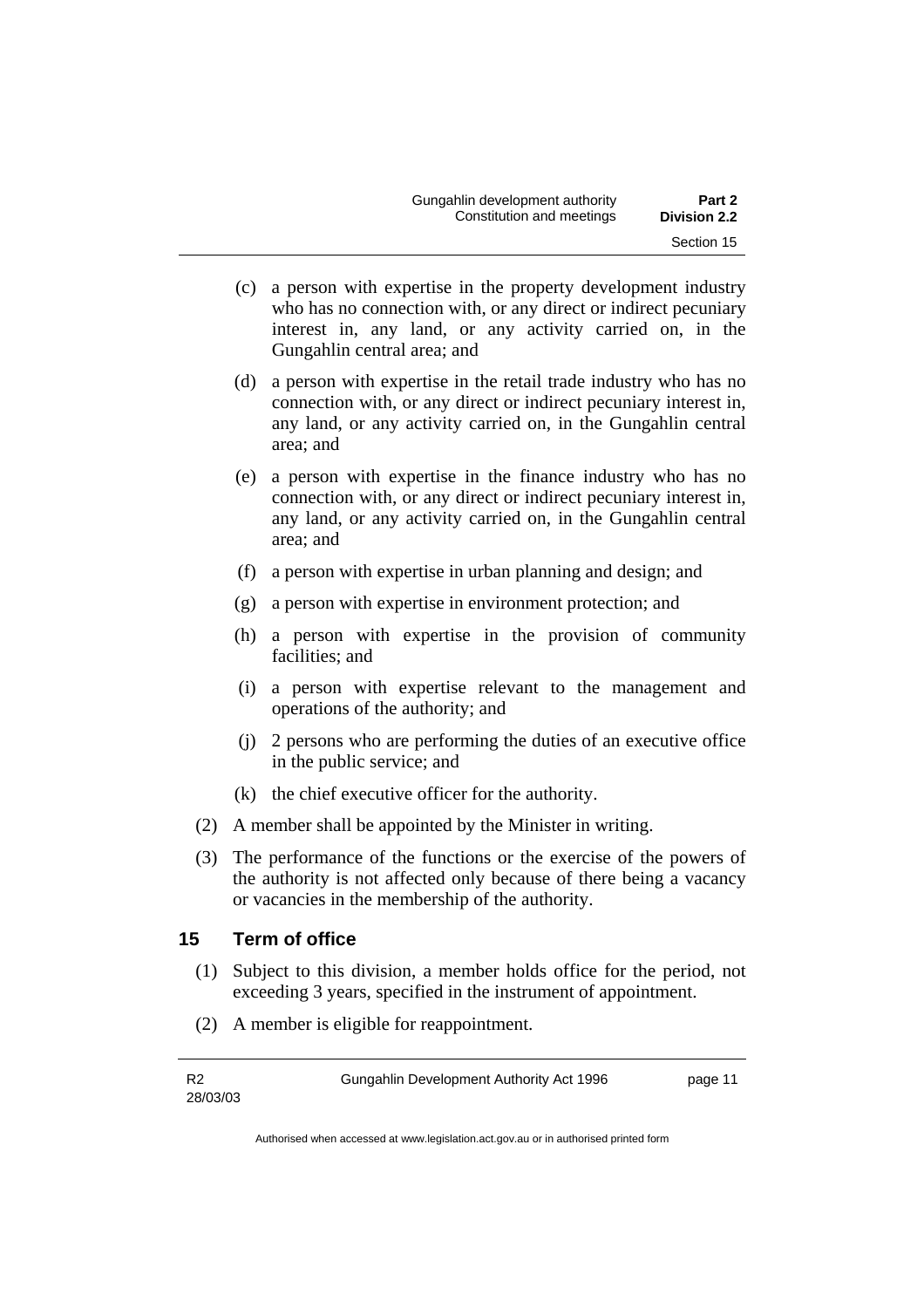| Part 2       | Gungahlin development authority |
|--------------|---------------------------------|
| Division 2.2 | Constitution and meetings       |
| Section 16   |                                 |

 (3) A member appointed under section 14 (1) (j) ceases to be a member if he or she ceases to perform the duties of an executive office in the public service.

## **16 Chairperson and deputy chairperson**

The Minister shall appoint from the members—

- (a) a chairperson; and
- (b) a deputy chairperson;

of the authority.

### **17 Leave of absence**

The Minister may grant leave of absence to a member on the terms and conditions as to remuneration and otherwise that the Minister determines.

### **18 Disclosure of interests**

- (1) A member who has a direct or indirect pecuniary interest in a matter being considered or about to be considered by the authority shall, as soon as practicable after the relevant facts have come to the member's knowledge, disclose the nature of the interest to the authority.
- (2) A disclosure shall be recorded in the minutes of the meeting and, unless the Minister otherwise determines, the member shall not—
	- (a) be present during any deliberation of the authority in relation to the matter; or
	- (b) take part in any decision of the authority in relation to that matter.
- (3) In this section:

*member* includes the chief executive officer.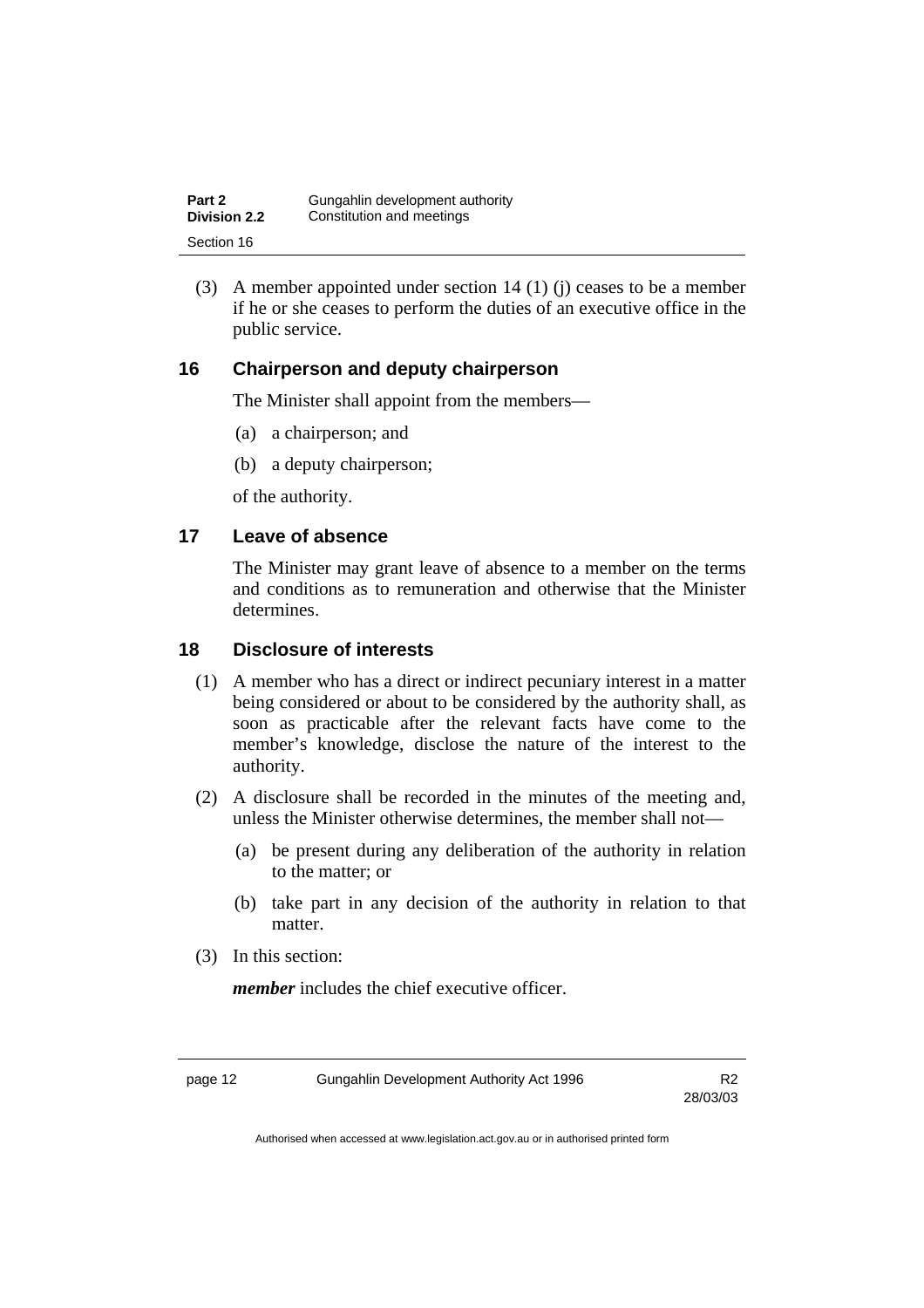#### **19 Resignation**

A member may resign his or her office by written notice signed by the member and given to the Minister.

#### **20 Acting members**

- (1) If a member—
	- (a) has been granted leave of absence; or
	- (b) has resigned;

the Minister may, in writing, appoint a person to act in place of that member while the member is on leave or until another member is appointed under section 14, as the case requires.

- (2) A person shall not be appointed under subsection (1) unless the person would be eligible for appointment under section 14 in place of the member who is absent or has resigned.
- (3) Anything done by the authority while its membership includes a person purporting to act under this section is not invalid on the ground that—
	- (a) the occasion for the person's appointment had not arisen; or
	- (b) there is a defect or irregularity in connection with the person's appointment; or
	- (c) the person's appointment had ceased to have effect; or
	- (d) the occasion for the person to act had not arisen or had ceased.

### **21 Termination of appointment**

- (1) The Minister may terminate the appointment of a member or acting member because of the misbehaviour or physical or mental incapacity of the member or acting member.
- (2) If a member or acting member—

Gungahlin Development Authority Act 1996 **page 13**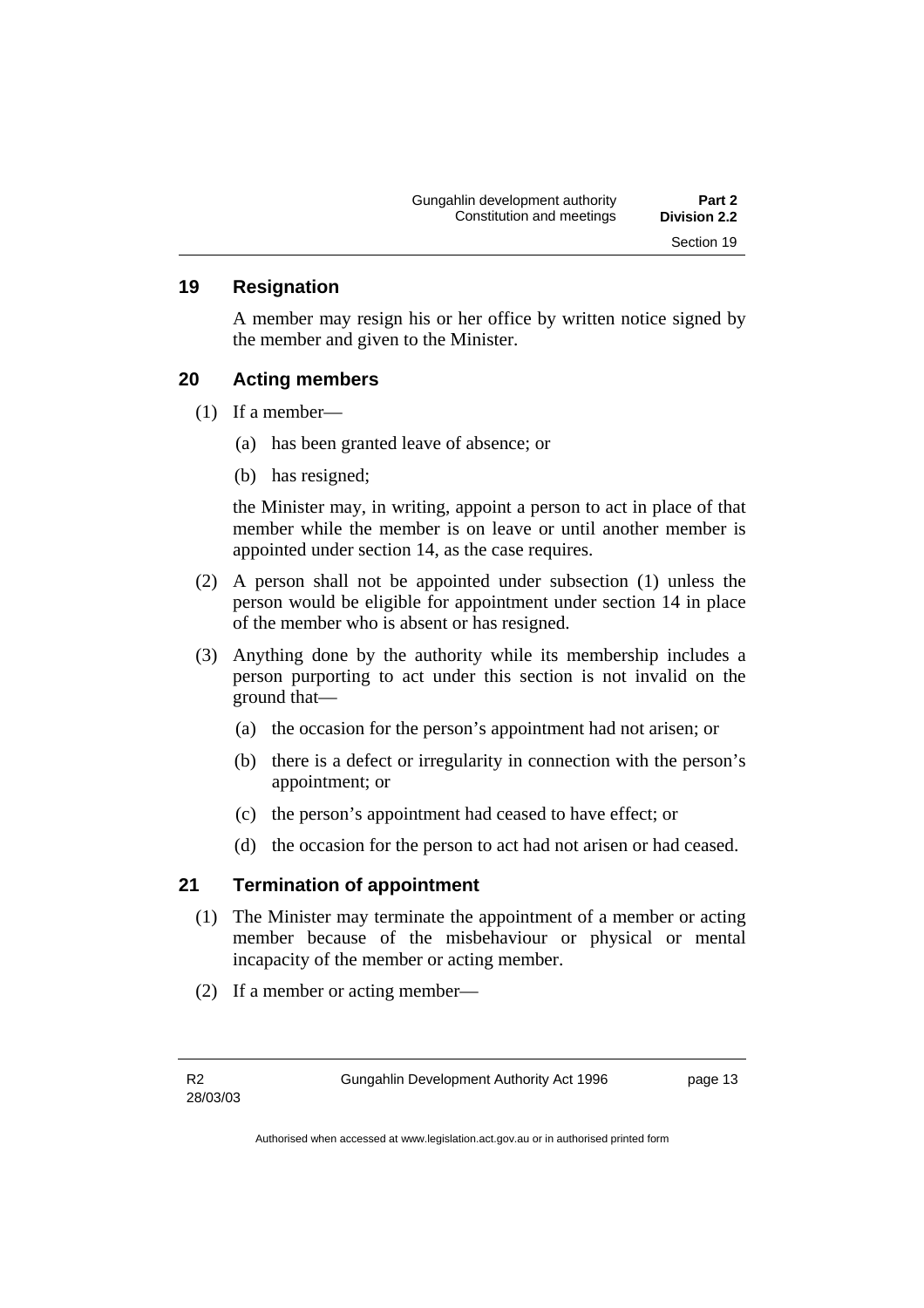| Part 2              | Gungahlin development authority |
|---------------------|---------------------------------|
| <b>Division 2.2</b> | Constitution and meetings       |
| Section 22          |                                 |

- (a) becomes bankrupt, applies to take the benefit of any law for the relief of bankrupt or insolvent debtors, compounds with creditors or makes an assignment of remuneration for their benefit; or
- (b) is absent, except on leave granted under section 17, for 3 consecutive meetings; or
- (c) without reasonable excuse contravenes section 18;

the Minister shall terminate the appointment of that member or acting member.

### **22 Meetings**

The chairperson, or if he or she is unable to do so, the deputy chairperson, shall call the authority meetings—

- (a) that the chairperson or the deputy chairperson, as the case requires, considers necessary for the efficient exercise of its functions; or
- (b) that the Minister directs by written notice given to the chairperson or the deputy chairperson.

# **23 Procedure at meetings**

- (1) The chairperson shall preside at all the board meetings at which he or she is present.
- (2) If the chairperson is not present at a meeting the deputy chairperson shall preside.
- (3) If the chairperson and the deputy chairperson are both absent from a meeting, the members present shall elect 1 of their number to preside.
- (4) The member presiding at a meeting may give directions regarding the procedure to be followed in connection with the meeting.
- (5) Questions arising at a meeting shall be decided by a majority of the votes of the members present and voting.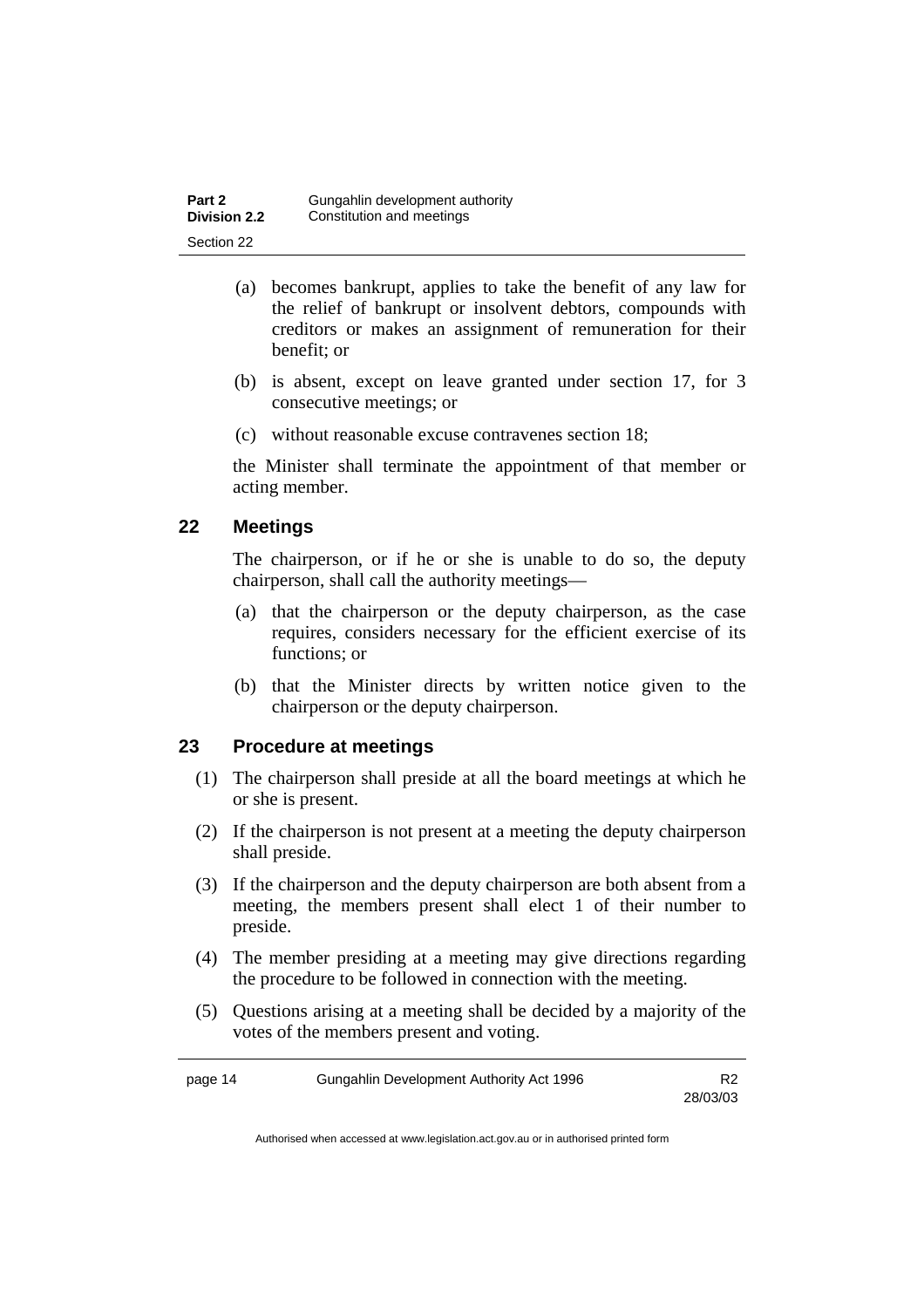- (6) The member presiding at a meeting has a deliberative vote and, in the event of an equality of votes, a casting vote.
- (7) The Board shall keep minutes of its proceedings.
- (8) In subsection (5):

*member* includes the chief executive officer.

## **24 Quorum**

- (1) At a meeting of the board, a majority of the members of the board constitutes a quorum.
- (2) In subsection (1):

*member* includes the chief executive officer.

R2 28/03/03 Gungahlin Development Authority Act 1996 **page 15**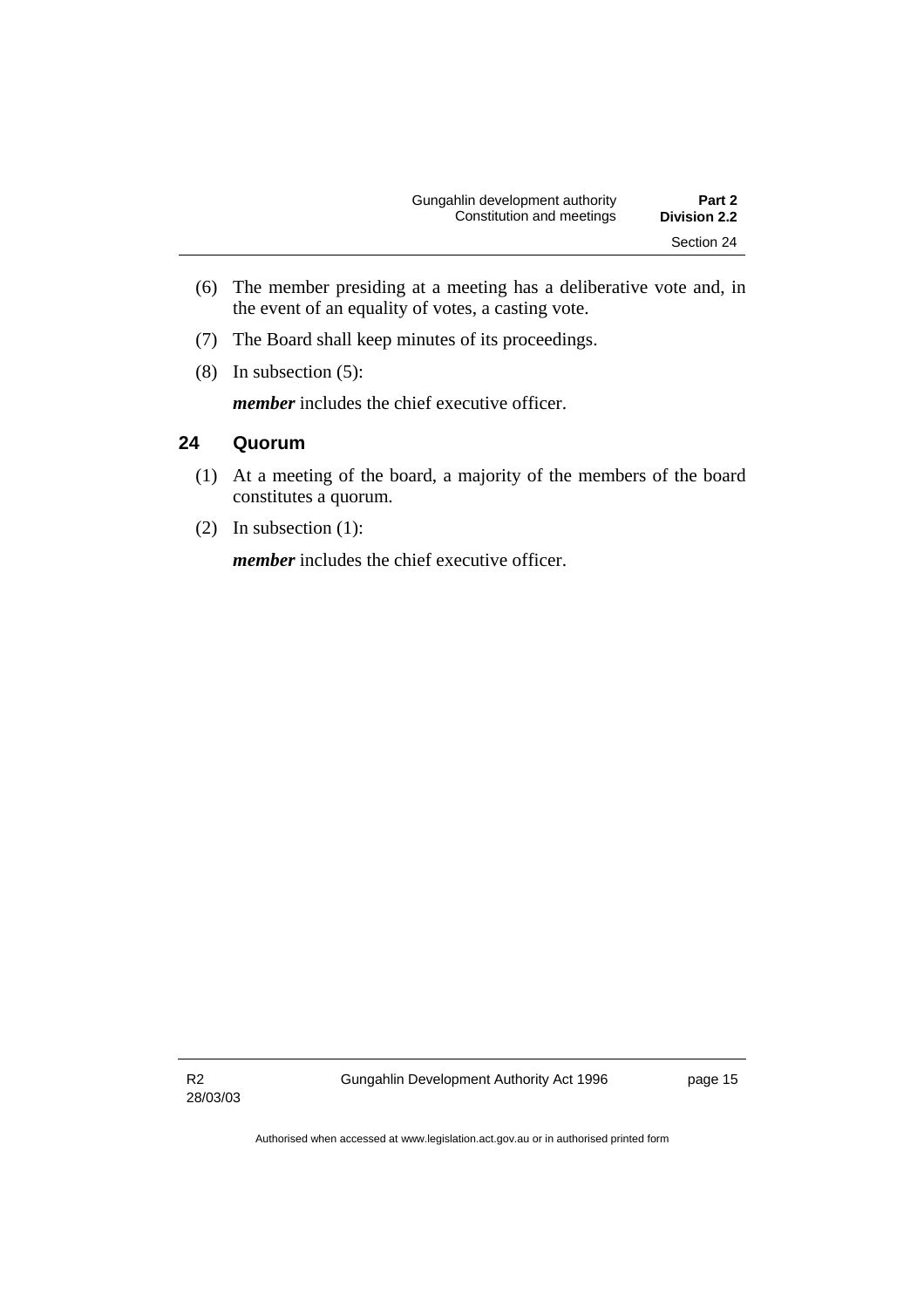# **Part 3 Chief executive officer, staff and consultants**

# **Division 3.1 Chief executive officer**

# **25 Appointment**

- (1) The Minister shall, in writing, appoint a person to be chief executive officer for the authority.
- (2) The chief executive officer holds office for the period, not exceeding 5 years, specified in the instrument of appointment.
- (3) The chief executive officer holds office on the terms and conditions (in relation to matters not determined under the *Remuneration Tribunal Act 1995*) that are determined by the Minister in writing.
- (4) A retiring chief executive officer is eligible for reappointment.

### **26 Leave of absence**

The authority may, in writing, grant leave of absence to the chief executive officer.

# **27 Disclosure of interests**

- (1) A person appointed to be the chief executive officer or to act as chief executive officer shall, on his or her appointment and on each subsequent 30 June, give written notice to the Minister of all his or her direct or indirect pecuniary interests.
- (2) If the chief executive officer or a person acting as chief executive officer has or acquires a direct or indirect pecuniary interest in a matter which, to his or her knowledge, is being considered or about to be considered by the authority, the chief executive officer shall give written notice to the Minister of that interest.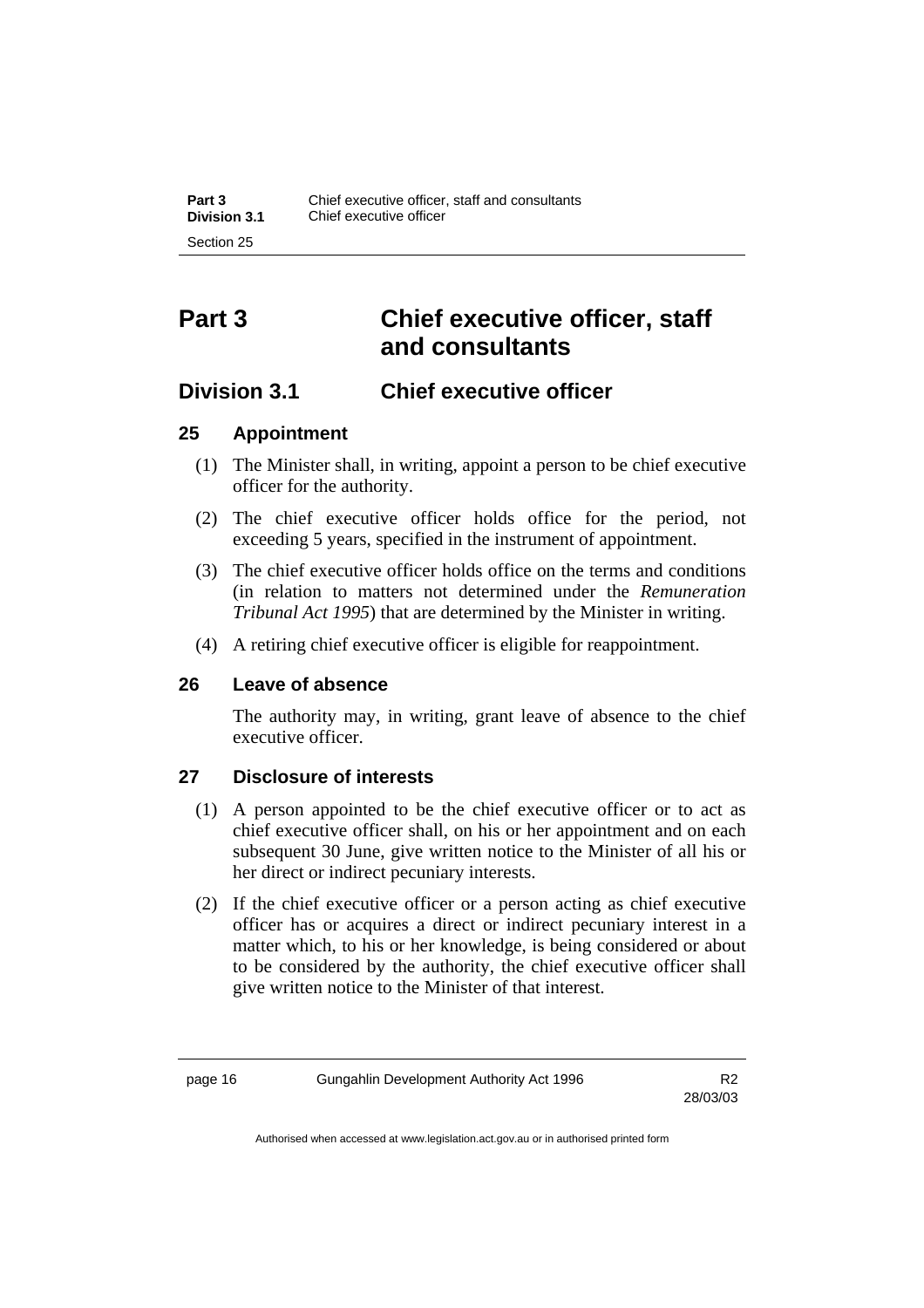### **28 Resignation**

The chief executive officer may resign office by written notice signed by him or her and given to the Minister.

#### **29 Termination of appointment**

- (1) The Minister may terminate the appointment of the chief executive officer for misbehaviour or physical or mental incapacity.
- (2) The Minister shall terminate the appointment of the chief executive officer if he or she—
	- (a) becomes bankrupt, applies to take the benefit of a law for the relief of bankrupt or insolvent debtors, compounds with his or her creditors or makes an assignment of his or her remuneration for their benefit; or
	- (b) without reasonable excuse, contravenes section 27; or
	- (c) is absent from duty, except on leave of absence granted by the authority, for 14 consecutive days or for 28 days in any period of 1 year.

#### **30 Acting chief executive officer**

- (1) The Minister may, after consultation with the authority, in writing appoint a suitably qualified and experienced person to act as chief executive officer—
	- (a) during a vacancy in the office of chief executive officer, whether or not an appointment has previously been made to the office; or
	- (b) during any period, or during all periods, when the chief executive officer is absent from duty or from the ACT or is, for any other reason, unable to exercise the functions of that office;

but a person appointed to act during a vacancy shall not continue to do so for more than 12 months.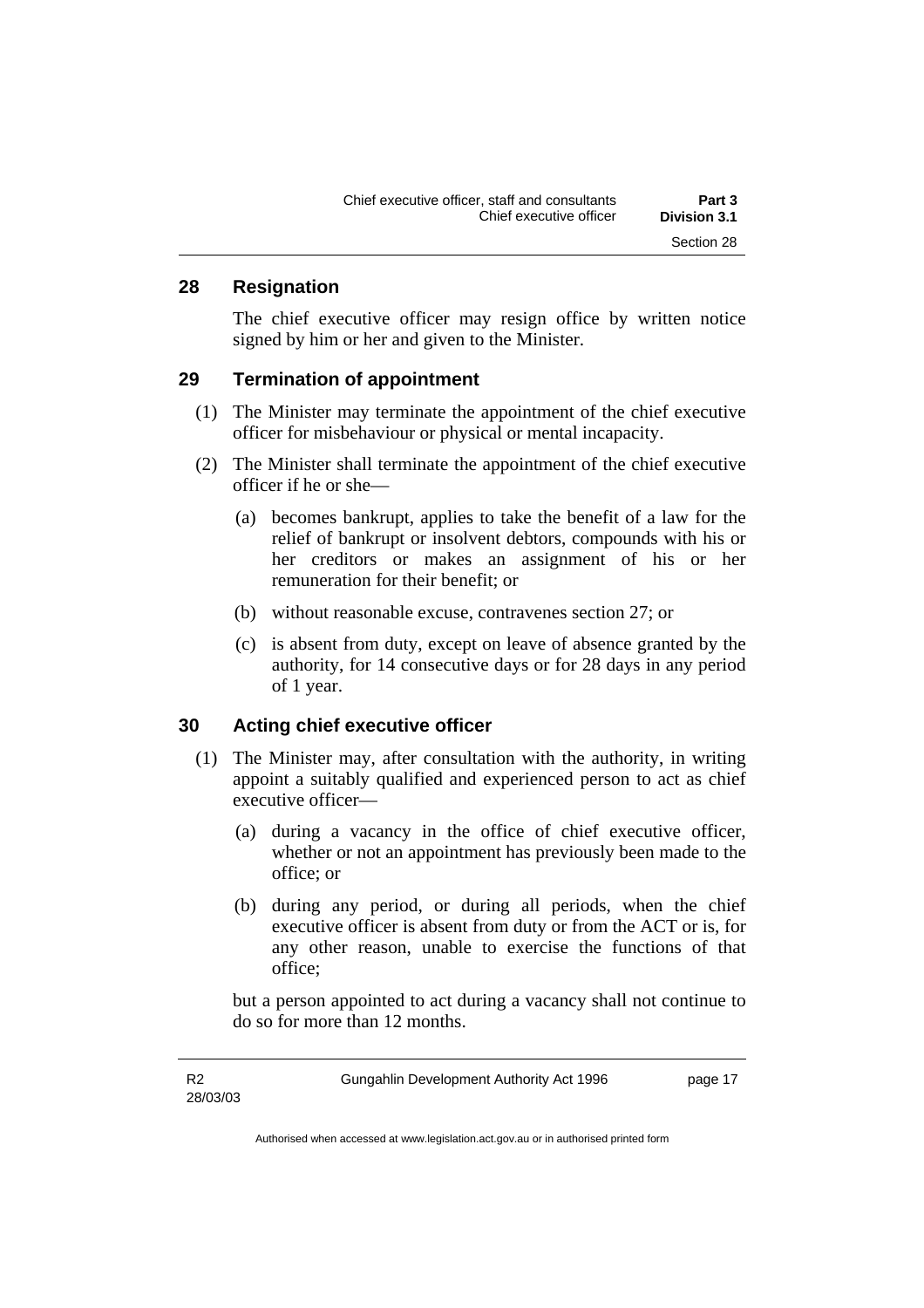| Part 3              | Chief executive officer, staff and consultants |
|---------------------|------------------------------------------------|
| <b>Division 3.2</b> | Staff and consultants                          |
| Section 31          |                                                |

- (2) Anything done by or in relation to a person purporting to act as chief executive officer is not invalid because—
	- (a) the occasion for the appointment had not arisen; or
	- (b) there is a defect or irregularity in connection with the appointment; or
	- (c) the appointment had ceased to have effect; or
	- (d) the occasion to act had not arisen or had ceased.

# **Division 3.2 Staff and consultants**

## **31 Staff**

- (1) The authority may employ as members of its staff the persons it considers necessary to enable it to properly exercise its functions.
- (2) The authority may make reciprocal arrangements with other public authorities for the purpose of facilitating the transfer of staff between the authority and any of those public authorities.
- (3) In this section, a reference to a public authority (other than the authority) includes as a reference to—
	- (a) the Territory; or
	- (b) the Commonwealth, a State or another Territory; or
	- (c) an authority or instrumentality of the Territory, the Commonwealth, a State or another Territory.

## **32 Consultants**

- (1) The authority may engage persons having suitable qualifications and experience as consultants to the authority.
- (2) Nothing in subsection (1) gives the authority a power to enter into a contract of employment.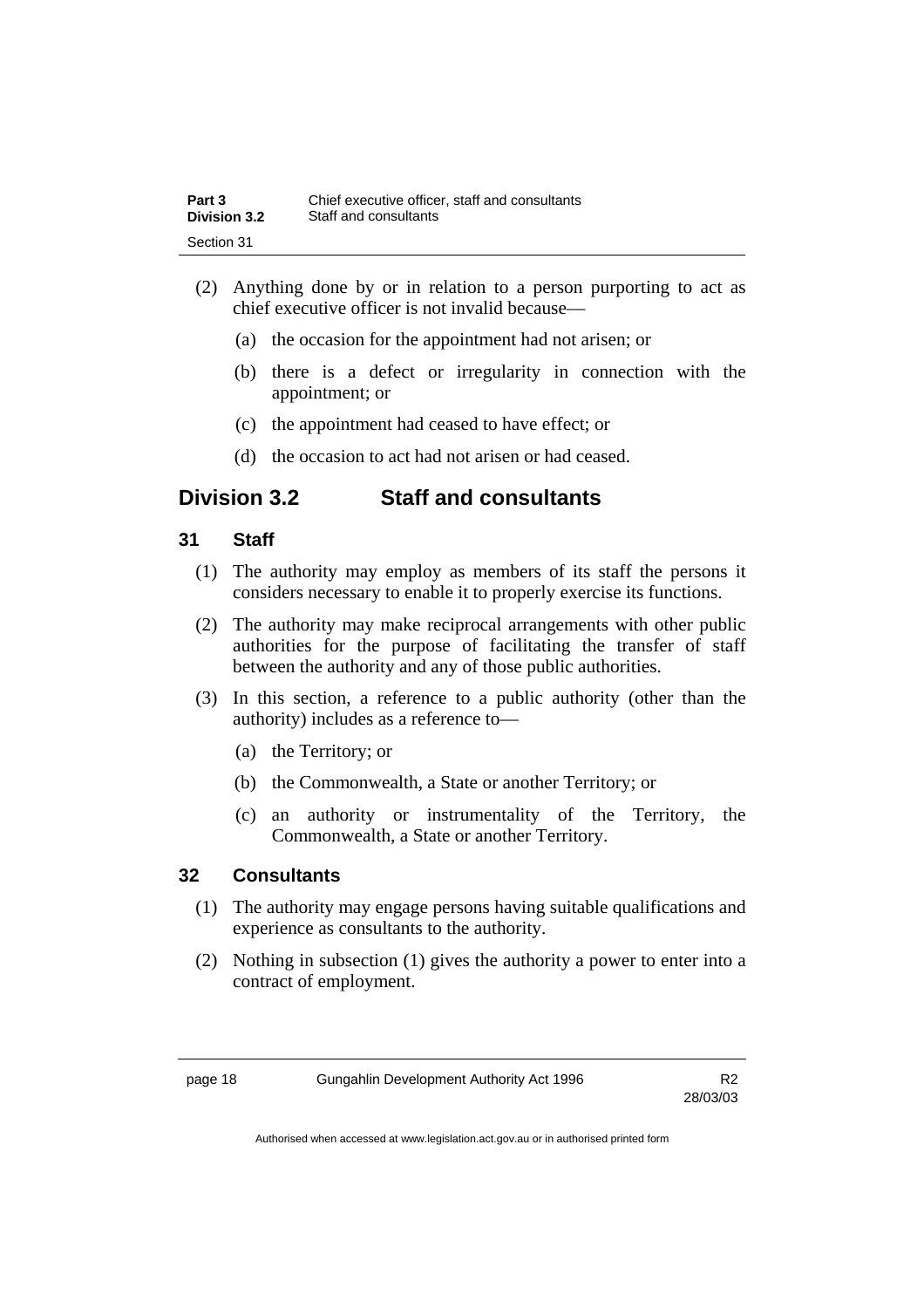# **Part 4 Financial management**

#### **33 Proceeds of grant of leases**

- (1) Any consideration received by the authority for the grant of a lease of land shall be taken to be, for this Act, income of the authority.
- (2) In subsection (1) the reference to the grant of a lease of land includes the grant, under authorisation of the Executive, of a lease (including a lease to the authority itself) of land that, immediately before the grant, was unleased.

## **34 Payment of funds to Territory**

- (1) The Treasurer may, from time to time, in writing, direct the authority to pay to the Territory—
	- (a) a specified amount; or
	- (b) an amount calculated in a specified way;

in the way, at the time or times and on the terms and conditions as the Treasurer specifies by that or another instrument.

- (2) In giving a direction under subsection (1), the Treasurer shall have regard to—
	- (a) the assets and liabilities of the authority; and
	- (b) its income and expenditure; and
	- (c) the ability of the authority to discharge its functions; and
	- (d) the requirement that the Territory obtain a reasonable return from the development and disposal of unleased land.
- (3) For the purpose of making calculations for this section, land within the development area shall be taken to be an asset of the authority.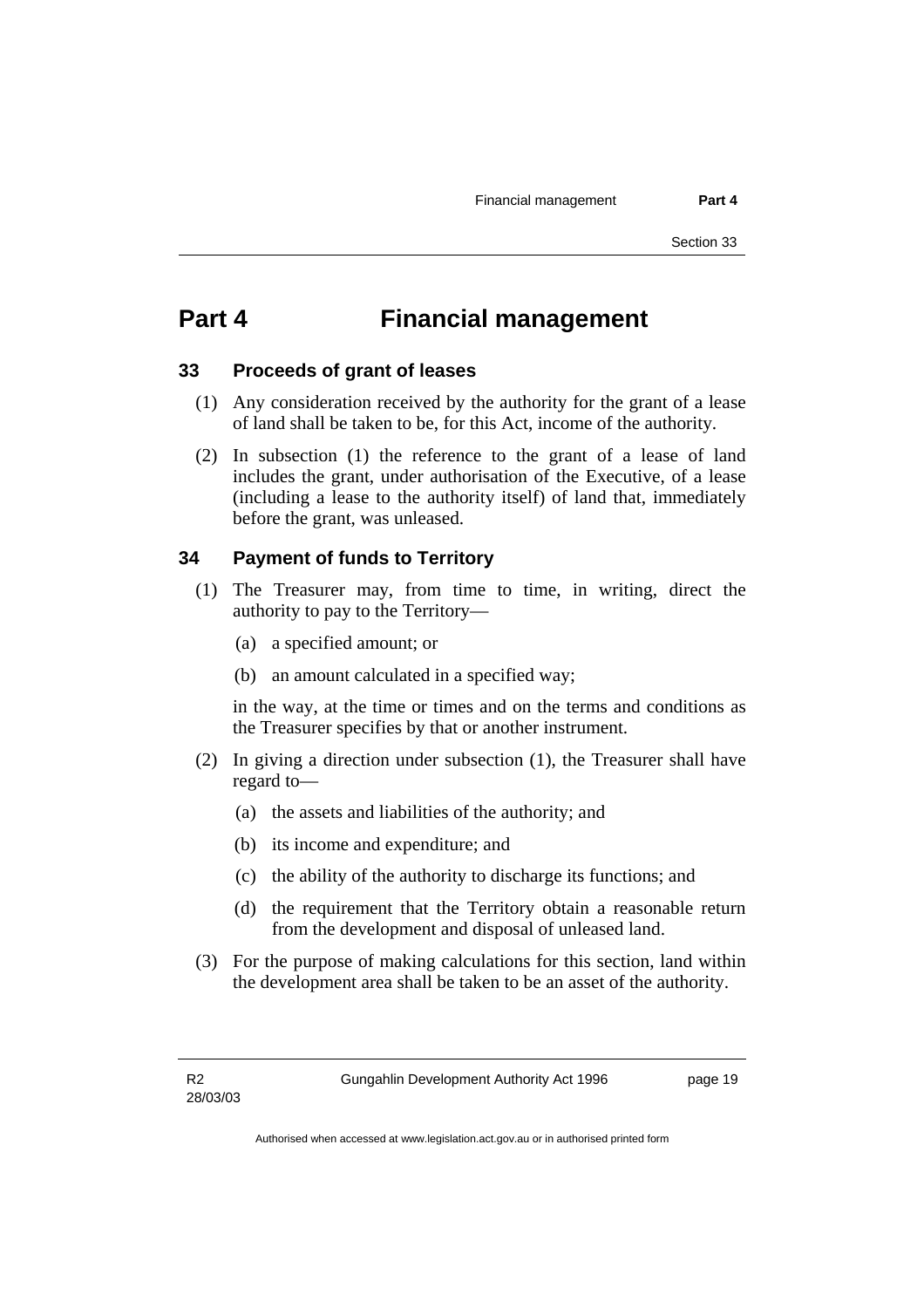#### **Part 4 Financial management**

Section 36

- (4) Subject to subsection (5), the authority shall, as soon as practicable after the end of each financial year, pay to the Territory an amount equal to the amount of funds that it holds that are not expected to be required for the discharge of its functions.
- (5) The Treasurer may, in writing, direct that the authority pay a lesser amount than the amount referred to in subsection (4).
- (6) The authority shall comply with a direction under this section.

#### **36 Copy of statement of intent**

- (1) The authority shall give to the Minister a copy of the statement of intent that it is required to give to the Treasurer under the *Financial Management Act 1996*.
- (2) The Minister shall present the copy of a statement of intent to the Legislative Assembly within 5 sitting days after receiving it.
- (3) Before presenting a copy of a statement to the Legislative Assembly, the Minister may delete from the statement any part dealing with commercially sensitive information but, if he or she does so, he or she shall present to the Legislative Assembly, at the same time as he or she presents the statement, a further statement setting out the general nature of the material deleted and the reason for the deletion.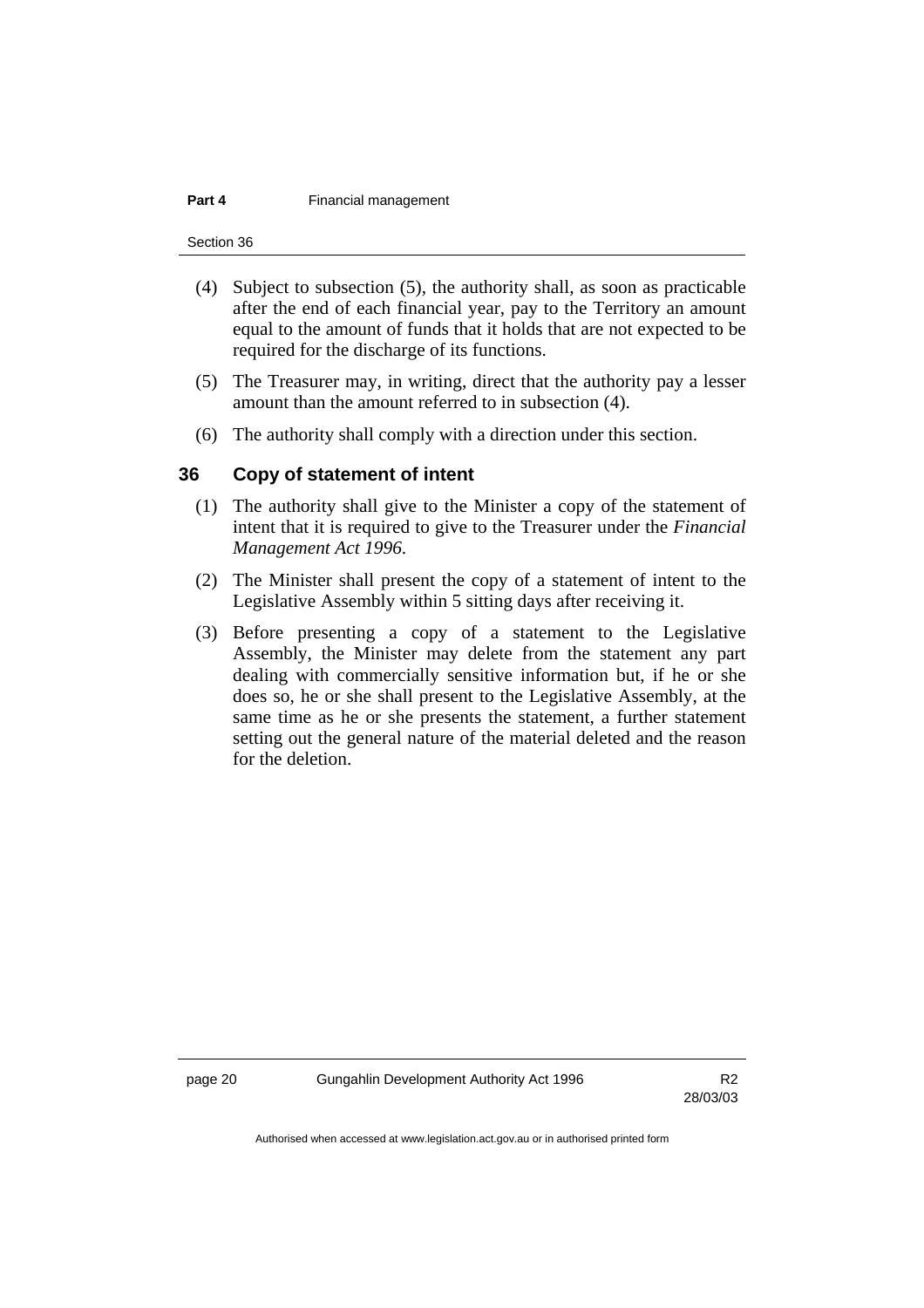# **Part 5 Miscellaneous**

#### **37 Delegations and authorisations**

- (1) The authority may, either generally or as otherwise provided by the instrument of delegation, by instrument under its common seal, delegate to the chief executive officer any of its powers under this Act other than this power of delegation or the power to authorise the exercise of a power of the authority referred to in subsection (2).
- (2) The authority may, by instrument under its common seal, authorise a person to act on its behalf in the exercise of a power under this Act or any other Act, other than this power to authorise the exercise of a power of the authority or the power of delegation referred to in subsection  $(1)$ .

### **38 Information to be included in annual report**

A report presented by the authority, or information provided by the authority, under the *Annual Reports (Government Agencies) Act 1995*, section 8 shall include—

- (a) particulars of any direction under section 11 given by the Minister during the period to which the report or information relates; and
- (b) a statement by the authority indicating how, during the period to which the report or information relates, effect has been given to all directions under section 11 received by it, whether they were received during that period or during an earlier period.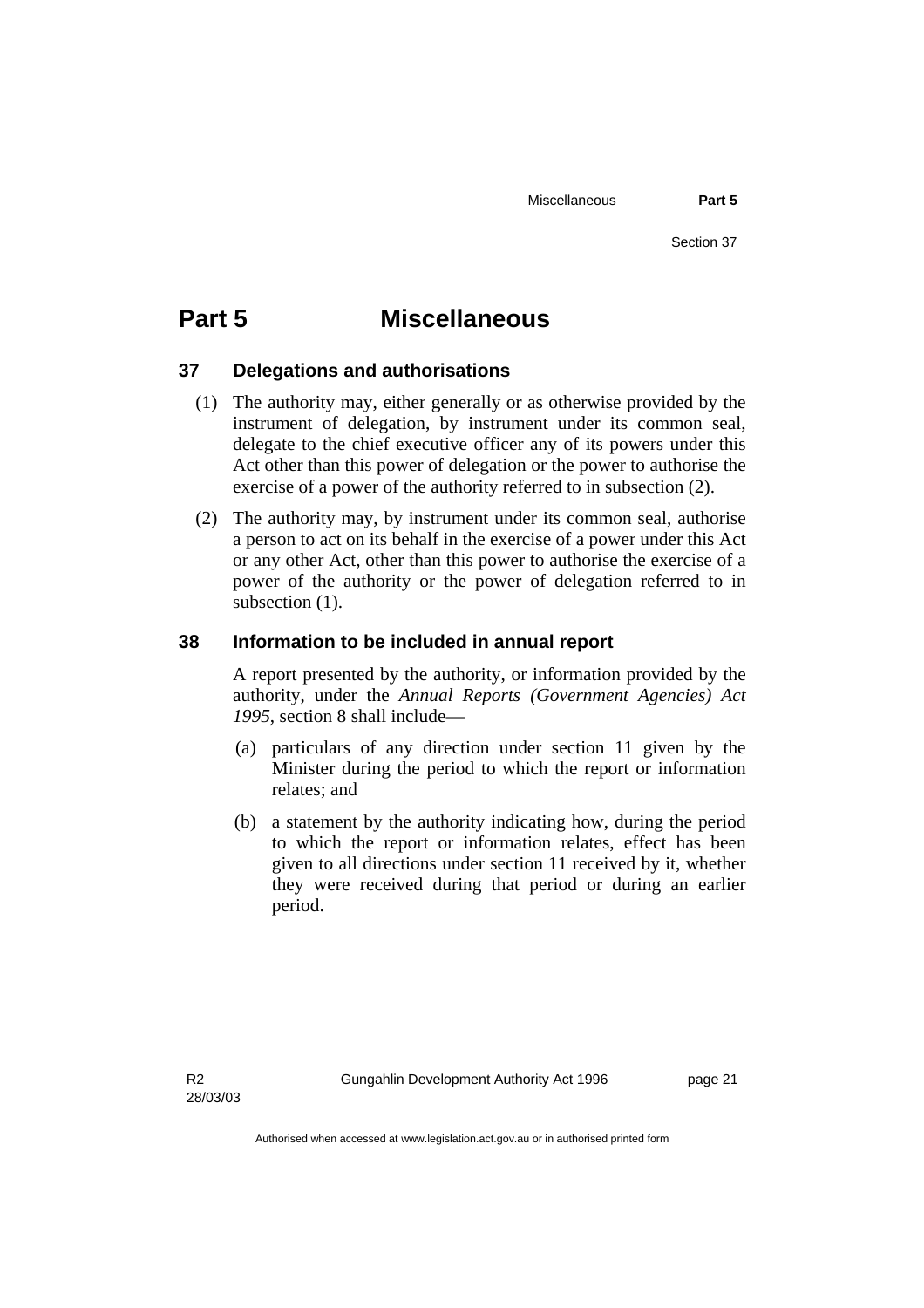#### **Part 5** Miscellaneous

Section 39

#### **39 Quarterly reports**

- (1) The authority shall, as soon as practicable after the end of each quarter, prepare and give to the Minister a report on the operations of this Act and of the authority during that quarter.
- (2) In subsection (1):

*quarter* means the period of 3 months beginning on 1 January, 1 April, 1 July or 1 September in each year.

#### **40 Review of Act**

- (1) Unless this Act is sooner repealed, the Minister shall carry out a review of the operation and effectiveness of this Act as soon as practicable after the end of the period of 5 years beginning on the day when this section commences and shall ensure that, in the course of that review, regard is had to—
	- (a) the effectiveness of the operations of the authority; and
	- (b) the need for the continuation of the existence of the authority; and
	- (c) the need for the continuation of this Act; and
	- (d) any other matter that appears to the Minister to be relevant to the operation and effectiveness of this Act.
- (2) The Minister shall prepare a report based on the review made under subsection (1) and shall, as soon as practicable, present it to the Legislative Assembly.

#### **41 Regulation-making power**

The Executive may make regulations for this Act.

*Note* Regulations must be notified, and presented to the Legislative Assembly, under the *Legislation Act 2001*.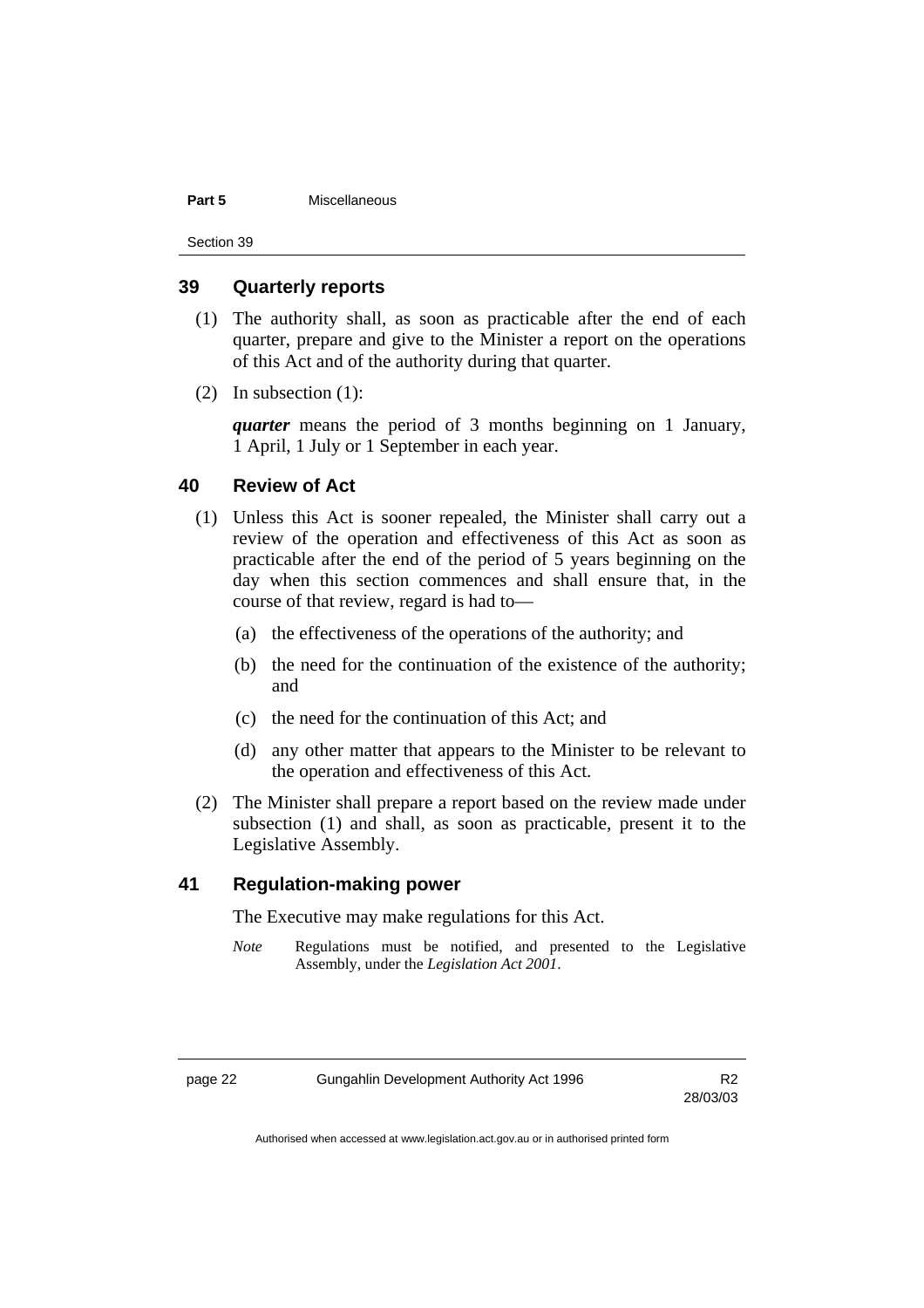## **Endnotes**

#### **1 About the endnotes**

Amending and modifying laws are annotated in the legislation history and the amendment history. Current modifications are not included in the republished law but are set out in the endnotes.

Not all editorial amendments made under the *Legislation Act 2001*, part 11.3 are annotated in the amendment history. Full details of any amendments can be obtained from the Parliamentary Counsel's Office.

Uncommenced amending laws and expiries are listed in the legislation history and the amendment history. These details are underlined. Uncommenced provisions and amendments are not included in the republished law but are set out in the last endnote.

If all the provisions of the law have been renumbered, a table of renumbered provisions gives details of previous and current numbering.

The endnotes also include a table of earlier republications.

If the republished law includes penalties, current information about penalty unit values appears on the republication inside front cover.

#### **2 Abbreviation key**

| am = amended                                 |
|----------------------------------------------|
| $amdt = amendment$                           |
| $ch = chapter$                               |
| $cl = clause$                                |
| $def = definition$                           |
| $dict = dictionary$                          |
| $disallowed = disallowed by the Legislative$ |
| Assembly                                     |
| $div = division$                             |
| $exp = expires/expired$                      |
| Gaz = Gazette                                |
| $hdg =$ heading                              |
| IA = Interpretation Act 1967                 |
| ins = inserted/added                         |
| $LA =$ Legislation Act 2001                  |
| $LR =$ legislation register                  |
| LRA = Legislation (Republication) Act 1996   |
| $mod = modified / modified$                  |
| No = number                                  |
| num = numbered                               |
| $o = order$                                  |
| $om = omitted/repealed$                      |

 $ord = ordinance$  $oria = original$  $p = page$  $par = paragram$  $pres = present$  $\text{prev} = \text{previous}$  $(\text{prev...}) = \text{previously}$  $prov = provision$  $pt = part$  $r = rule/subrule$  $req = regulation/subrequlation$  $renum = renumbered$  $reloc = relocated$  $R[X] = Republication No$  $RI$  = reissue s = section/subsection  $sch = schedule$  $sdiv = subdivision$  $sub =$ substituted  $SL = Subordinate$  Law  $underlining = whole or part not commenced$ or to be expired

#### R2 28/03/03

Gungahlin Development Authority Act 1996 **page 23**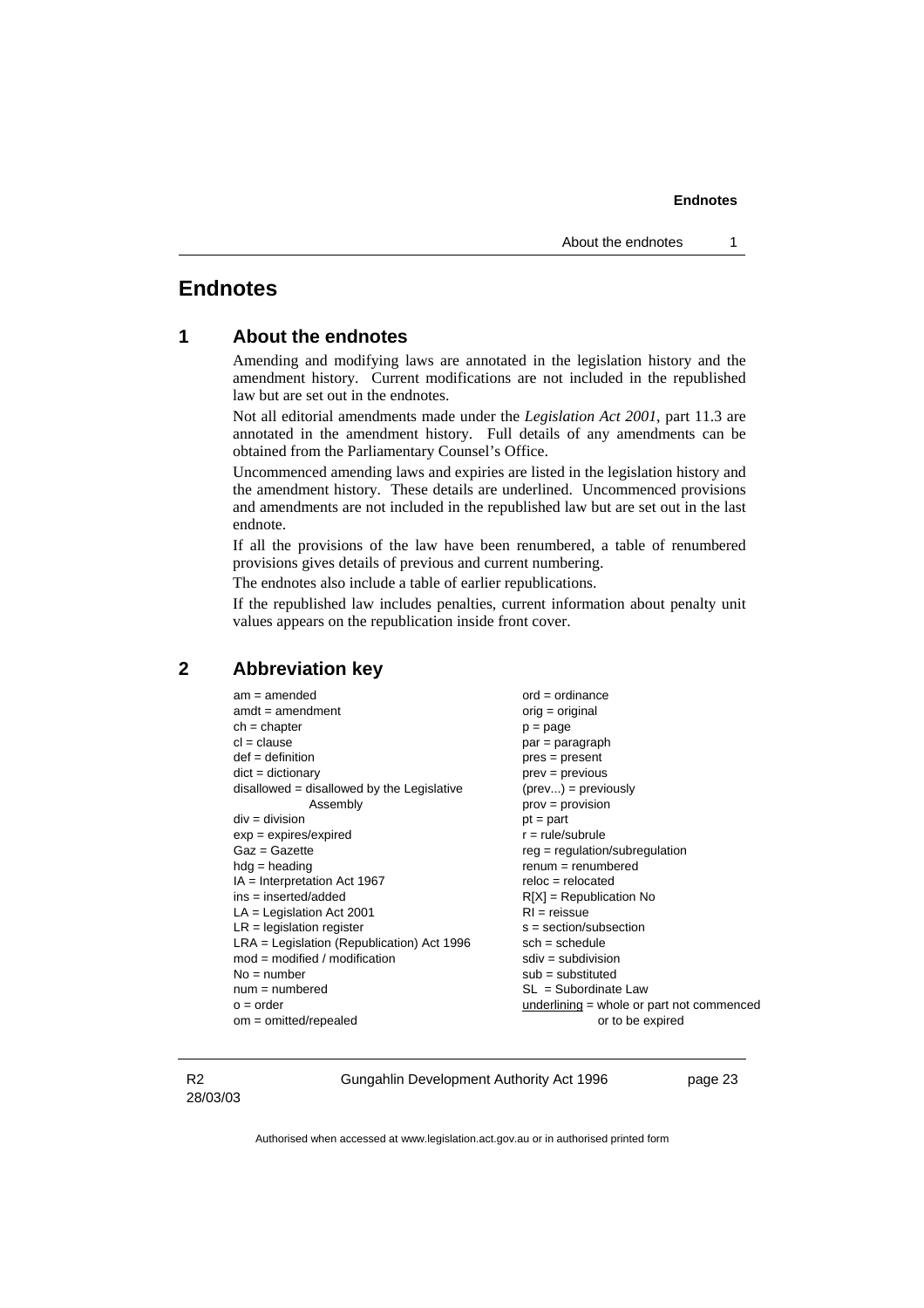3 Legislation history

## **3 Legislation history**

#### **Gungahlin Development Authority Act 1996 No 38**

notified 10 July 1996 (Gaz 1996 No S160) s 1, s 2 commenced 10 July 1996 (s 2 (1)) remainder commenced 19 August 1996 (s 2 (2) and Gaz 1996 No S212)

as amended by

#### **Acts Revision (Taxation of Territory Authorities) Act 1998 No 35 sch pt 1**

notified 14 October 1998 (Gaz 1998 No 41) commenced 14 October 1998 (s 2)

#### **Legislation (Consequential Amendments) Act 2001 No 44 pt 173**

notified 26 July 2001 (Gaz 2001 No 30)

s 1, s 2 commenced 26 July 2001 (IA s 10B)

pt 173 commenced 12 September 2001 (s 2 and see Gaz 2001 No S65)

#### **Planning and Land (Consequential Amendments) Act 2002 No 56 sch 3 pt 3.7**

notified LR 20 December 2002 s 1, s 2 commenced 20 December 2002 (LA s 75 (1)) sch 3 pt 3.7 commences 1 July 2003 (s 2 and see Planning and Land Act 2002, s 2)

#### **Taxation (Government Business Enterprises) Act 2003 A2003-12 sch 1 pt 1.3**

notified LR 27 March 2003 s 1, s 2 taken to have commenced 1 July 2002 (LA s 75 (2)) sch 1 pt 1.3 commenced 28 March 2003 (s 2 (2))

## **4 Amendment history**

#### **Commencement**  s 2 om 2001 No 44 amdt 1.1999

**Development area** 

s 4 sub 2001 No 44 amdt 1.2000

**Establishment, functions and powers**  div 2.1 hdg (prev pt 2 div 1 hdg) renum R1 LA

page 24 Gungahlin Development Authority Act 1996 R2

28/03/03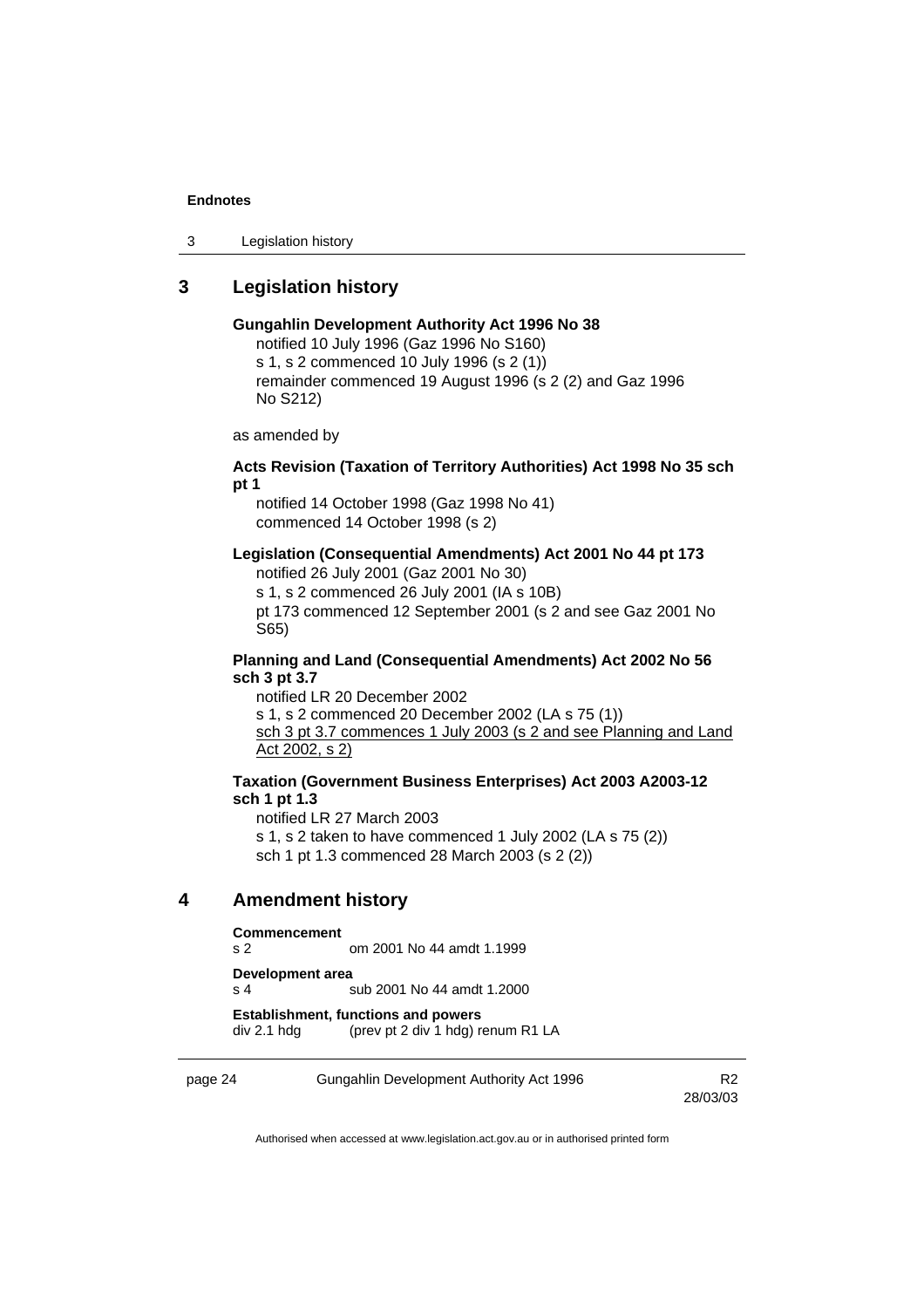**Functions**  s 7 am 2002 No 56 amdt 3.32, amdt 3.33 **Constitution and meetings**  div 2.2 hdg (prev pt 2 div 2 hdg) renum R1 LA **Chief executive officer**<br>div 3.1 hdg (prev (prev pt 3 div 1 hdg) renum R1 LA **Staff and consultants**  div 3.2 hdg (prev pt 3 div 2 hdg) renum R1 LA **Commonwealth tax equivalents**  s 35 am 2001 No 44 amdt 1.2001, amdt 1.2002 om A2003-12 amdt 1.3 **Liability for ACT taxes etc**  s 35A ins 1998 No 35 sch pt 1 om A2003-12 amdt 1.3 **Regulation-making power**  s 41 sub 2001 No 44 amdt 1.2003

### **5 Earlier republications**

Some earlier republications were not numbered. The number in column 1 refers to the publication order.

Since 12 September 2001 every authorised republication has been published in electronic pdf format on the ACT legislation register. A selection of authorised republications have also been published in printed format. These republications are marked with an asterisk (\*) in column 1. Except for the footer, electronic and printed versions of an authorised republication are identical.

| <b>Republication No</b> | <b>Amendments to</b> | <b>Republication date</b> |
|-------------------------|----------------------|---------------------------|
|                         | Act 2001 No 44       | 20 June 2002              |

Gungahlin Development Authority Act 1996 **page 25**